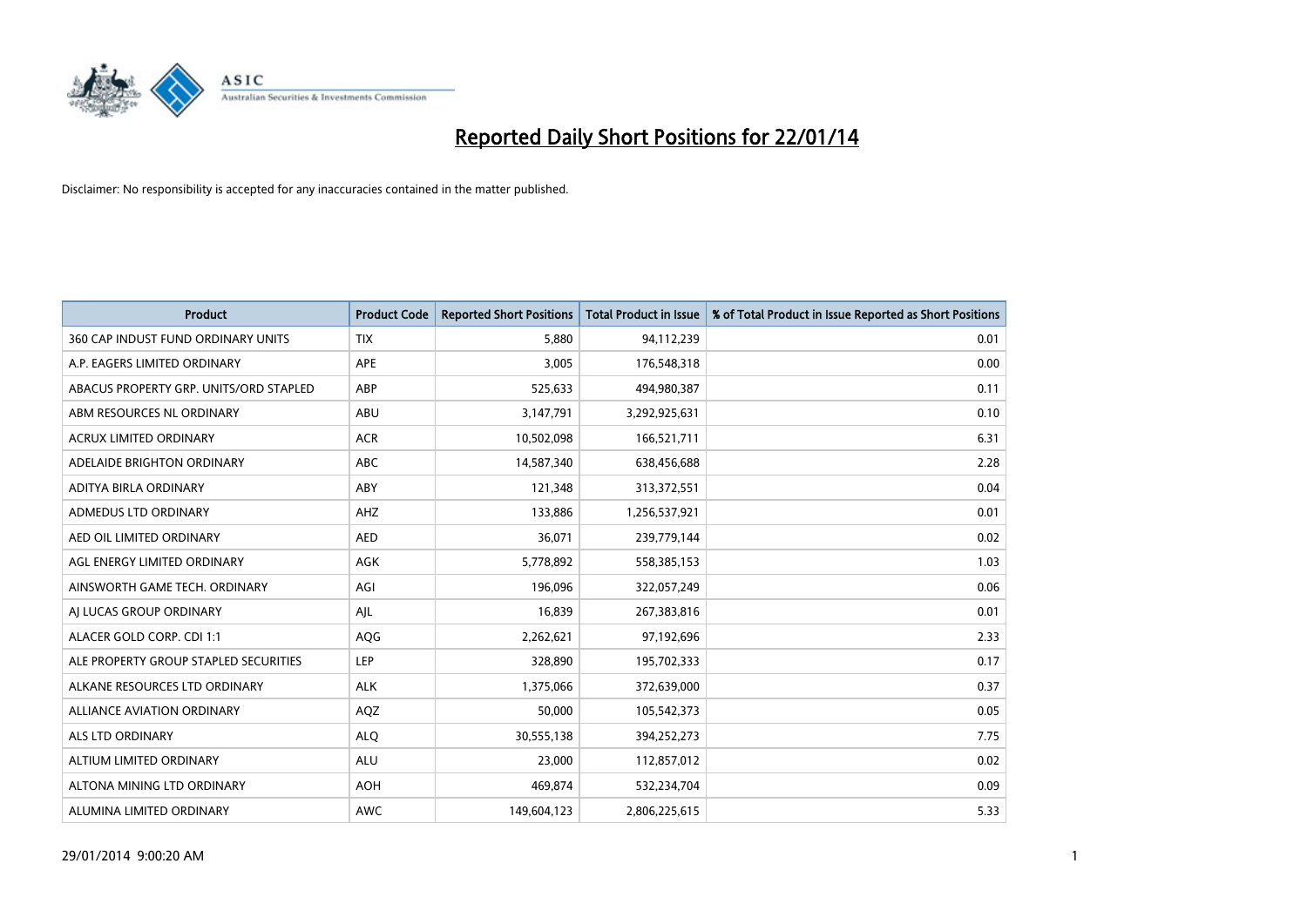

| <b>Product</b>                          | <b>Product Code</b> | <b>Reported Short Positions</b> | <b>Total Product in Issue</b> | % of Total Product in Issue Reported as Short Positions |
|-----------------------------------------|---------------------|---------------------------------|-------------------------------|---------------------------------------------------------|
| AMALGAMATED HOLDINGS ORDINARY           | <b>AHD</b>          | 32,026                          | 157,821,632                   | 0.02                                                    |
| AMCOM TELECOMM. ORDINARY                | AMM                 | 981,818                         | 244,557,101                   | 0.40                                                    |
| AMCOR LIMITED ORDINARY                  | AMC                 | 2,940,463                       | 1,206,684,923                 | 0.24                                                    |
| AMP LIMITED ORDINARY                    | AMP                 | 33,225,321                      | 2,957,737,964                 | 1.12                                                    |
| ANSELL LIMITED ORDINARY                 | <b>ANN</b>          | 3,461,523                       | 152,762,142                   | 2.27                                                    |
| ANTARES ENERGY LTD ORDINARY             | AZZ                 | 150,996                         | 255,000,000                   | 0.06                                                    |
| ANZ BANKING GRP LTD ORDINARY            | <b>ANZ</b>          | 4,806,615                       | 2,744,102,108                 | 0.18                                                    |
| APA GROUP STAPLED SECURITIES            | APA                 | 17,012,484                      | 835,750,807                   | 2.04                                                    |
| APN NEWS & MEDIA ORDINARY               | <b>APN</b>          | 16,708,879                      | 661,526,586                   | 2.53                                                    |
| AQUARIUS PLATINUM. ORDINARY             | <b>AOP</b>          | 6,248,176                       | 487,782,536                   | 1.28                                                    |
| AQUILA RESOURCES ORDINARY               | <b>AQA</b>          | 13,101,771                      | 411,804,442                   | 3.18                                                    |
| ARAFURA RESOURCE LTD ORDINARY           | ARU                 | 46,367                          | 441,270,644                   | 0.01                                                    |
| ARB CORPORATION ORDINARY                | <b>ARP</b>          | 1,699,028                       | 72,481,302                    | 2.34                                                    |
| ARDENT LEISURE GROUP STAPLED SECURITIES | AAD                 | 1,818,072                       | 405,055,708                   | 0.45                                                    |
| ARENA REIT. ORDINARY UNITS              | <b>ARF</b>          | 14,307                          | 211,495,653                   | 0.01                                                    |
| ARISTOCRAT LEISURE ORDINARY             | ALL                 | 7,977,462                       | 551,418,047                   | 1.45                                                    |
| ARRIUM LTD ORDINARY                     | ARI                 | 18,123,664                      | 1,361,469,008                 | 1.33                                                    |
| ASCIANO LIMITED ORDINARY                | <b>AIO</b>          | 5,883,369                       | 975,385,664                   | 0.60                                                    |
| ASG GROUP LIMITED ORDINARY              | <b>ASZ</b>          | 845,589                         | 206,720,839                   | 0.41                                                    |
| ASPEN GROUP ORD/UNITS STAPLED           | APZ                 | 55,739                          | 119,946,366                   | 0.05                                                    |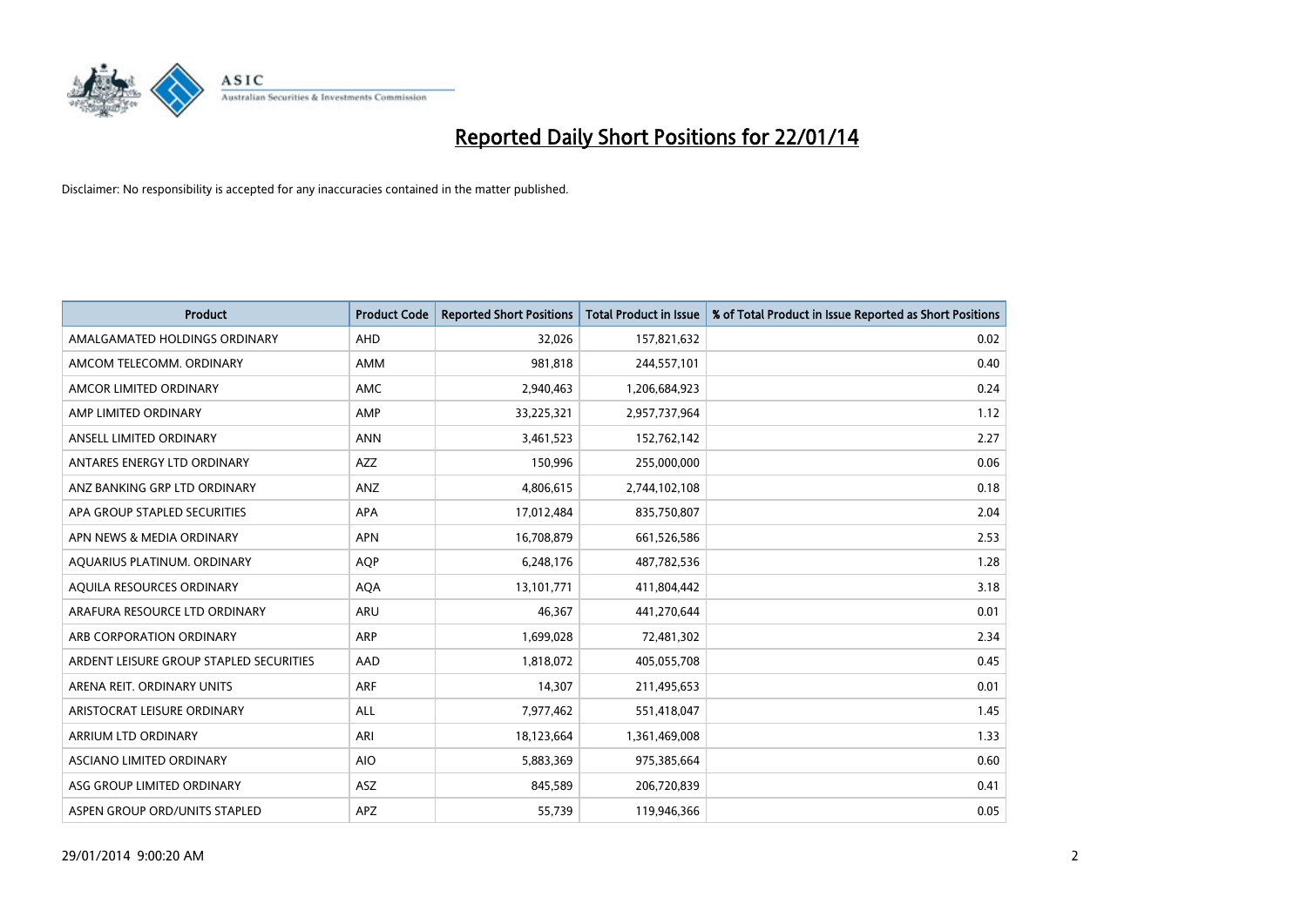

| <b>Product</b>                            | <b>Product Code</b> | <b>Reported Short Positions</b> | <b>Total Product in Issue</b> | % of Total Product in Issue Reported as Short Positions |
|-------------------------------------------|---------------------|---------------------------------|-------------------------------|---------------------------------------------------------|
| ASTRO JAP PROP GROUP STAPLED US PROHIBIT. | AJA                 | 2,098                           | 67,211,752                    | 0.00                                                    |
| ASX LIMITED ORDINARY                      | ASX                 | 3,396,600                       | 193,595,162                   | 1.75                                                    |
| ATLAS IRON LIMITED ORDINARY               | <b>AGO</b>          | 83,957,347                      | 915,496,158                   | 9.17                                                    |
| AUCKLAND INTERNATION ORDINARY             | AIA                 | 747                             | 1,322,564,489                 | 0.00                                                    |
| AURIZON HOLDINGS LTD ORDINARY             | AZJ                 | 62,069,502                      | 2,137,284,503                 | 2.90                                                    |
| <b>AURORA OIL &amp; GAS ORDINARY</b>      | <b>AUT</b>          | 6,387,653                       | 448,785,778                   | 1.42                                                    |
| AUSDRILL LIMITED ORDINARY                 | ASL                 | 22,867,596                      | 312,277,224                   | 7.32                                                    |
| AUSENCO LIMITED ORDINARY                  | AAX                 | 1,295,333                       | 168,449,799                   | 0.77                                                    |
| AUSTAL LIMITED ORDINARY                   | ASB                 | 386,088                         | 346,379,377                   | 0.11                                                    |
| AUSTIN ENGINEERING ORDINARY               | ANG                 | 293,888                         | 82,539,403                    | 0.36                                                    |
| AUSTRALAND PROPERTY STAPLED SECURITY      | <b>ALZ</b>          | 2,192,863                       | 578,324,670                   | 0.38                                                    |
| AUSTRALIAN AGRICULT, ORDINARY             | AAC                 | 3,926,574                       | 532,294,404                   | 0.74                                                    |
| AUSTRALIAN FOUNDAT. ORDINARY              | AFI                 | 1,160                           | 1,042,757,713                 | 0.00                                                    |
| AUSTRALIAN INFR LTD ORDINARY              | <b>AIX</b>          | 23,608                          | 620,733,944                   | 0.00                                                    |
| AUSTRALIAN PHARM, ORDINARY                | API                 | 9,844,930                       | 488,115,883                   | 2.02                                                    |
| AUTOMOTIVE HOLDINGS ORDINARY              | AHE                 | 359,881                         | 260,579,682                   | 0.14                                                    |
| AVEO GROUP STAPLED SECURITIES             | AOG                 | 11,390,953                      | 500,111,460                   | 2.28                                                    |
| AVIENNINGS LIMITED ORDINARY               | <b>AVJ</b>          | 69,999                          | 384,423,851                   | 0.02                                                    |
| AWE LIMITED ORDINARY                      | <b>AWE</b>          | 1,095,961                       | 522,696,385                   | 0.21                                                    |
| AZONTO PET LTD ORDINARY                   | APY                 | 41                              | 1,155,765,100                 | 0.00                                                    |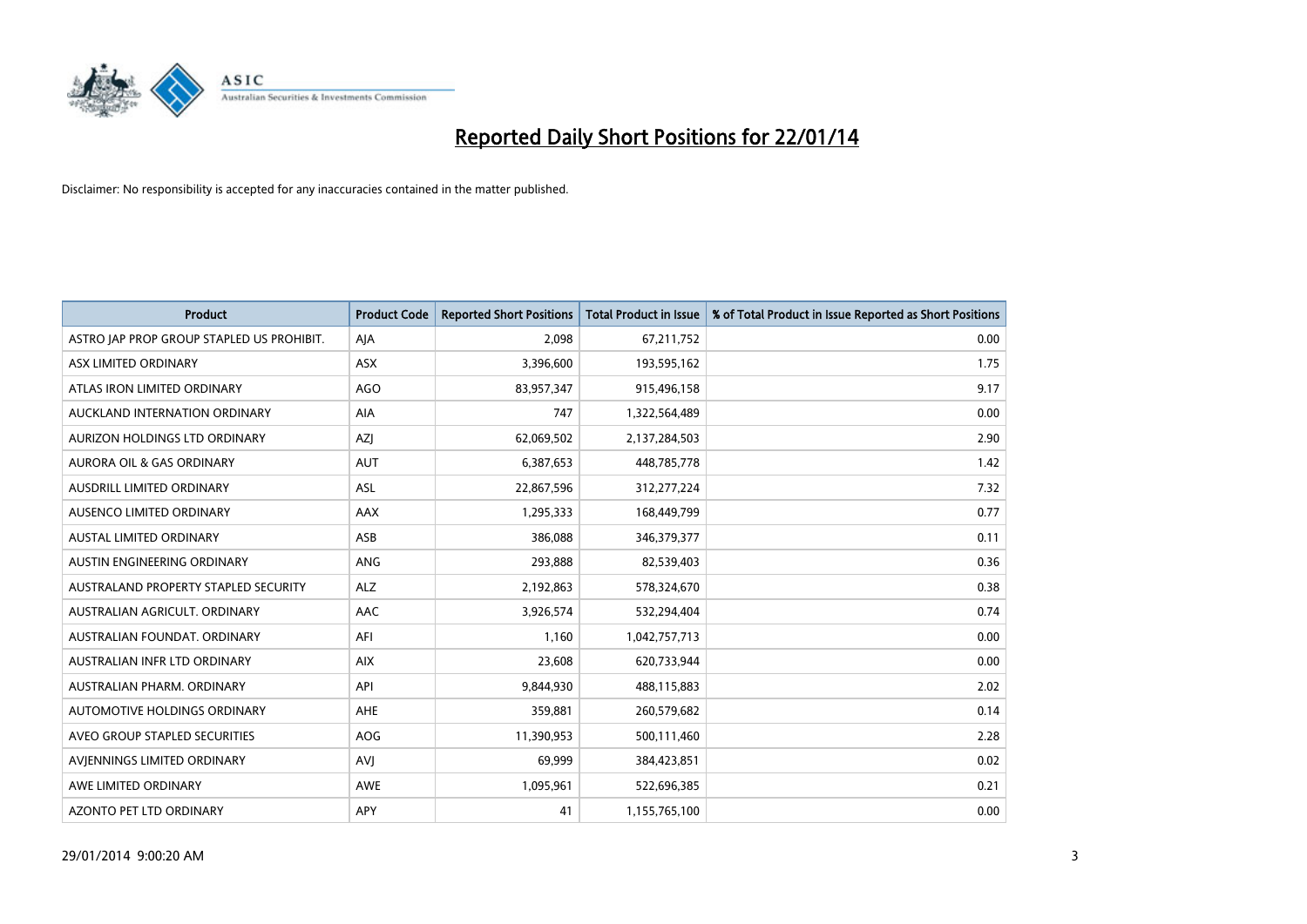

| <b>Product</b>                         | <b>Product Code</b> | <b>Reported Short Positions</b> | <b>Total Product in Issue</b> | % of Total Product in Issue Reported as Short Positions |
|----------------------------------------|---------------------|---------------------------------|-------------------------------|---------------------------------------------------------|
| <b>BANDANNA ENERGY ORDINARY</b>        | <b>BND</b>          | 21,349,179                      | 528,481,199                   | 4.04                                                    |
| BANK OF QUEENSLAND. ORDINARY           | <b>BOQ</b>          | 4,402,886                       | 322,566,581                   | 1.36                                                    |
| <b>BANNERMAN RESOURCES ORDINARY</b>    | <b>BMN</b>          | 554,749                         | 322,885,298                   | 0.17                                                    |
| <b>BASE RES LIMITED ORDINARY</b>       | <b>BSE</b>          | 6,799,054                       | 561,840,029                   | 1.21                                                    |
| <b>BATHURST RES LTD. ORDINARY</b>      | <b>BRL</b>          | 15,690,925                      | 821,457,725                   | 1.91                                                    |
| <b>BC IRON LIMITED ORDINARY</b>        | <b>BCI</b>          | 453,312                         | 123,928,630                   | 0.37                                                    |
| BEACH ENERGY LIMITED ORDINARY          | <b>BPT</b>          | 19,181,074                      | 1,278,348,742                 | 1.50                                                    |
| BEADELL RESOURCE LTD ORDINARY          | <b>BDR</b>          | 29,757,631                      | 790,727,280                   | 3.76                                                    |
| BEGA CHEESE LTD ORDINARY               | <b>BGA</b>          | 208,704                         | 152,245,802                   | 0.14                                                    |
| BENDIGO AND ADELAIDE ORDINARY          | <b>BEN</b>          | 11,742,159                      | 409,994,759                   | 2.86                                                    |
| BENTHAM IMF LTD ORDINARY               | IMF                 | 3,179,824                       | 164,380,143                   | 1.93                                                    |
| BERKELEY RESOURCES ORDINARY            | <b>BKY</b>          | 301,814                         | 180,361,323                   | 0.17                                                    |
| BETASHARES ASX RES ETF UNITS           | <b>ORE</b>          | 809,000                         | 3,020,814                     | 26.78                                                   |
| <b>BHP BILLITON LIMITED ORDINARY</b>   | <b>BHP</b>          | 5,571,083                       | 3,211,691,105                 | 0.17                                                    |
| <b>BILLABONG ORDINARY</b>              | <b>BBG</b>          | 12,632,924                      | 480,730,006                   | 2.63                                                    |
| <b>BIONOMICS LIMITED ORDINARY</b>      | <b>BNO</b>          | 197,819                         | 417,111,567                   | 0.05                                                    |
| <b>BLACKMORES LIMITED ORDINARY</b>     | <b>BKL</b>          | 22,513                          | 17,046,024                    | 0.13                                                    |
| BLACKTHORN RESOURCES ORD US PROHIBITED | <b>BTR</b>          | 687,643                         | 164,285,950                   | 0.42                                                    |
| <b>BLUESCOPE STEEL LTD ORDINARY</b>    | <b>BSL</b>          | 4,772,238                       | 558,733,728                   | 0.85                                                    |
| <b>BOART LONGYEAR ORDINARY</b>         | <b>BLY</b>          | 32,098,946                      | 461,163,412                   | 6.96                                                    |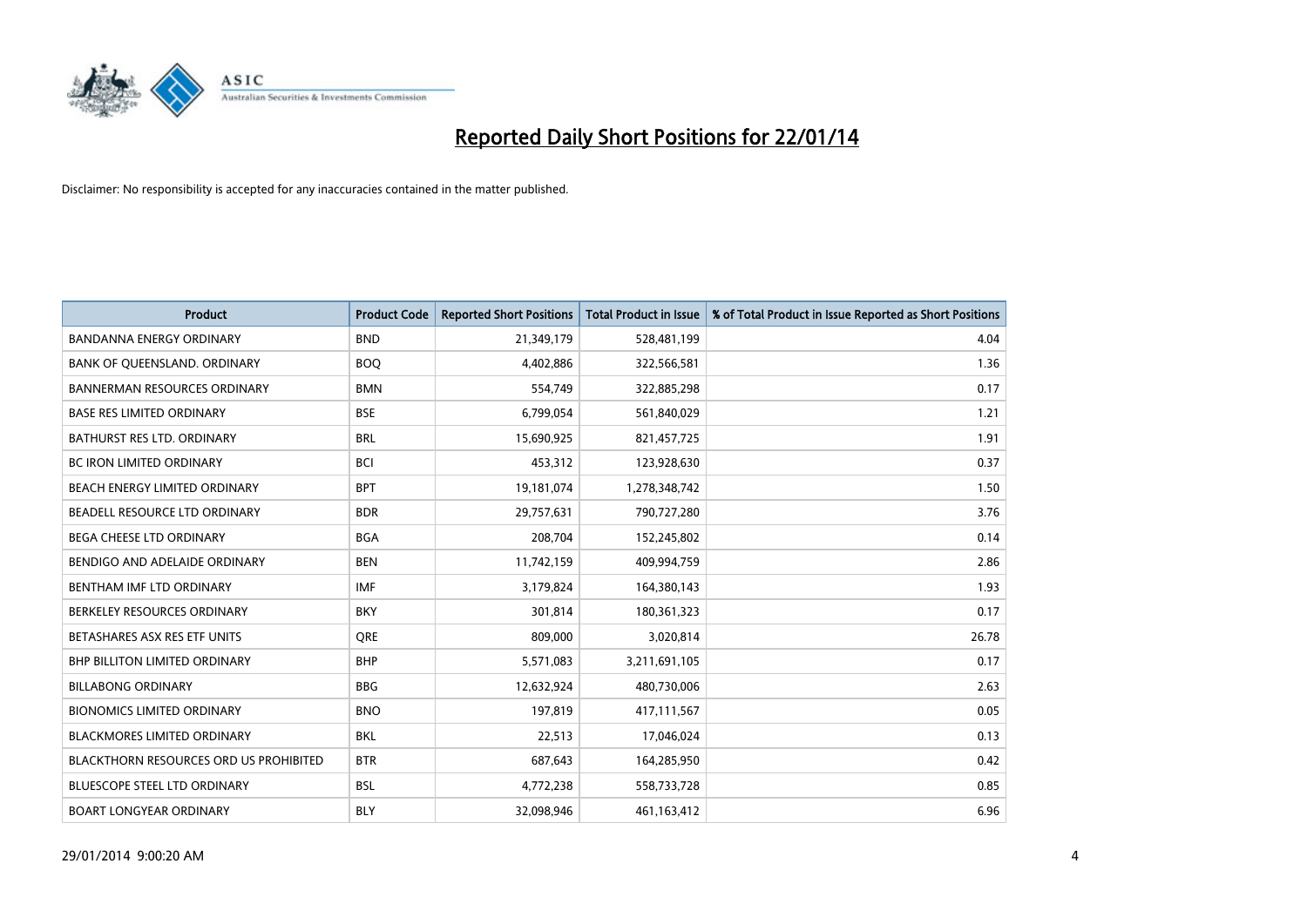

| <b>Product</b>                     | <b>Product Code</b> | <b>Reported Short Positions</b> | <b>Total Product in Issue</b> | % of Total Product in Issue Reported as Short Positions |
|------------------------------------|---------------------|---------------------------------|-------------------------------|---------------------------------------------------------|
| <b>BOOM LOGISTICS ORDINARY</b>     | <b>BOL</b>          | 99,999                          | 474,868,764                   | 0.02                                                    |
| <b>BORAL LIMITED, ORDINARY</b>     | <b>BLD</b>          | 45,916,538                      | 778,739,826                   | 5.90                                                    |
| <b>BRADKEN LIMITED ORDINARY</b>    | <b>BKN</b>          | 17,696,384                      | 169,240,662                   | 10.46                                                   |
| <b>BRAMBLES LIMITED ORDINARY</b>   | <b>BXB</b>          | 1,775,532                       | 1,561,791,046                 | 0.11                                                    |
| BREVILLE GROUP LTD ORDINARY        | <b>BRG</b>          | 3,026,980                       | 130,095,322                   | 2.33                                                    |
| <b>BRICKWORKS LIMITED ORDINARY</b> | <b>BKW</b>          | 102,429                         | 148,038,996                   | 0.07                                                    |
| BT INVESTMENT MNGMNT ORDINARY      | <b>BTT</b>          | 48,520                          | 282,727,073                   | 0.02                                                    |
| <b>BURU ENERGY ORDINARY</b>        | <b>BRU</b>          | 14,560,168                      | 298,505,530                   | 4.88                                                    |
| <b>BWP TRUST ORDINARY UNITS</b>    | <b>BWP</b>          | 3,268,138                       | 627,165,919                   | 0.52                                                    |
| CABCHARGE AUSTRALIA ORDINARY       | CAB                 | 15,207,160                      | 120,430,683                   | 12.63                                                   |
| CALTEX AUSTRALIA ORDINARY          | <b>CTX</b>          | 1,767,591                       | 270,000,000                   | 0.65                                                    |
| CAPE LAMBERT RES LTD ORDINARY      | <b>CFE</b>          | 19,764                          | 667,938,887                   | 0.00                                                    |
| CARDNO LIMITED ORDINARY            | CDD                 | 7,958,209                       | 146,134,957                   | 5.45                                                    |
| <b>CARINDALE PROPERTY UNIT</b>     | <b>CDP</b>          | 29                              | 70,000,000                    | 0.00                                                    |
| CARNARVON PETROLEUM ORDINARY       | <b>CVN</b>          | 12,220                          | 986,565,952                   | 0.00                                                    |
| CARSALES.COM LTD ORDINARY          | <b>CRZ</b>          | 6,426,357                       | 237,773,965                   | 2.70                                                    |
| <b>CASH CONVERTERS ORDINARY</b>    | CCV                 | 7,823,863                       | 426,302,767                   | 1.84                                                    |
| CEDAR WOODS PROP. ORDINARY         | <b>CWP</b>          | 30,478                          | 73,732,683                    | 0.04                                                    |
| CENTRAL PETROLEUM ORDINARY         | <b>CTP</b>          | 363,130                         | 309,219,473                   | 0.12                                                    |
| CERAMIC FUEL CELLS ORDINARY        | <b>CFU</b>          | 390                             | 1,751,724,324                 | 0.00                                                    |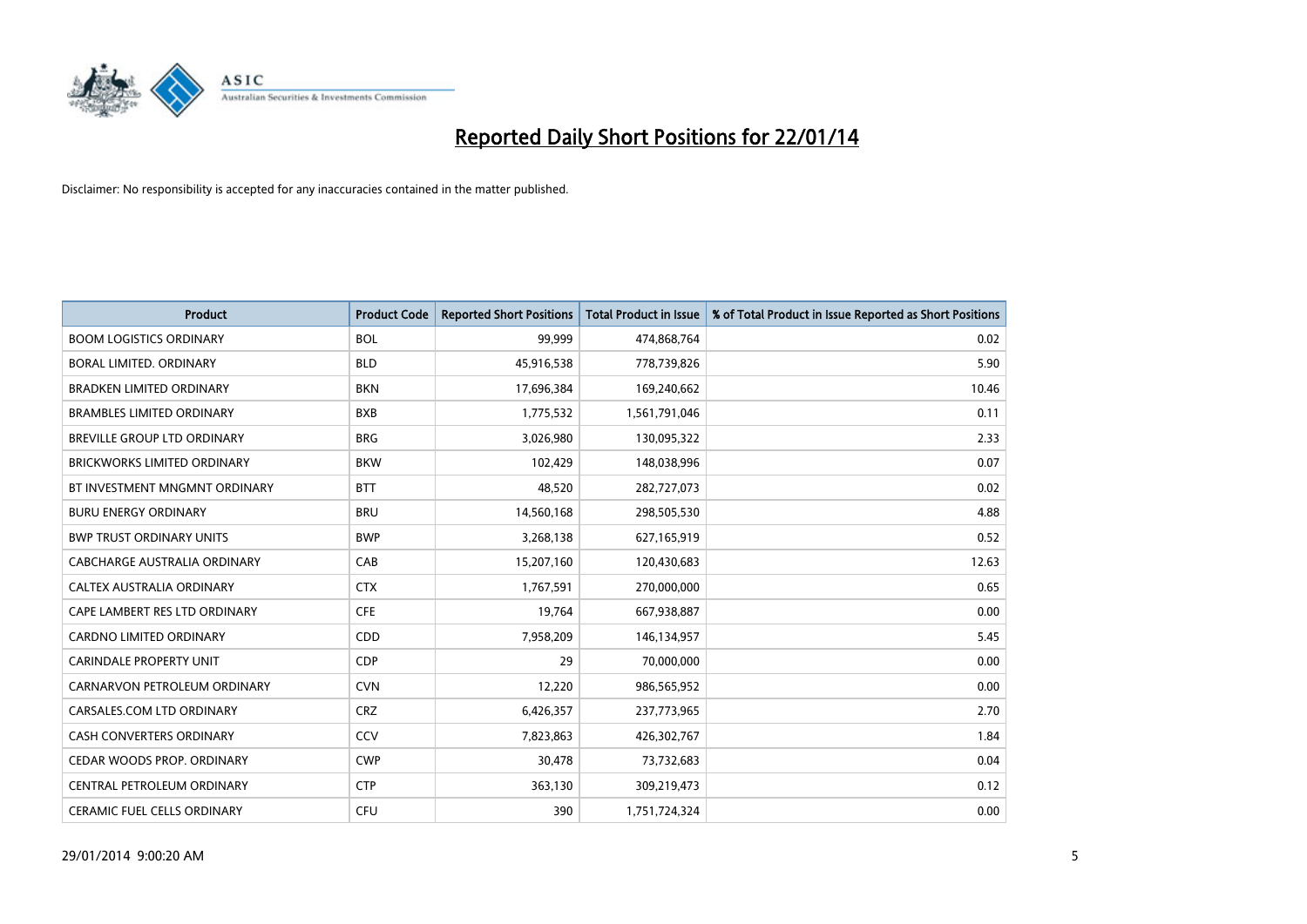

| <b>Product</b>                          | <b>Product Code</b> | <b>Reported Short Positions</b> | <b>Total Product in Issue</b> | % of Total Product in Issue Reported as Short Positions |
|-----------------------------------------|---------------------|---------------------------------|-------------------------------|---------------------------------------------------------|
| CFS RETAIL TRUST GRP STAPLED SECURITIES | <b>CFX</b>          | 56,441,564                      | 3,009,638,042                 | 1.88                                                    |
| CHALLENGER DIV.PRO. STAPLED UNITS       | <b>CDI</b>          | 141,114                         | 214,101,013                   | 0.07                                                    |
| CHALLENGER LIMITED ORDINARY             | <b>CGF</b>          | 936,717                         | 530,862,585                   | 0.18                                                    |
| CHARTER HALL GROUP STAPLED US PROHIBIT. | <b>CHC</b>          | 250,840                         | 309,358,198                   | 0.08                                                    |
| <b>CHARTER HALL RETAIL UNITS</b>        | <b>COR</b>          | 9,434,769                       | 362,896,512                   | 2.60                                                    |
| <b>CHORUS LIMITED ORDINARY</b>          | <b>CNU</b>          | 68,199                          | 396,369,767                   | 0.02                                                    |
| CITIGOLD CORP LTD ORDINARY              | <b>CTO</b>          | 153,427                         | 1,495,764,906                 | 0.01                                                    |
| COAL OF AFRICA LTD ORDINARY             | <b>CZA</b>          | 426                             | 1,048,368,613                 | 0.00                                                    |
| <b>COALSPUR MINES LTD ORDINARY</b>      | <b>CPL</b>          | 6,994,478                       | 641,394,435                   | 1.09                                                    |
| <b>COBAR CONSOLIDATED ORDINARY</b>      | CCU                 | 100,000                         | 329,646,728                   | 0.03                                                    |
| COCA-COLA AMATIL ORDINARY               | <b>CCL</b>          | 16,320,374                      | 763,590,249                   | 2.14                                                    |
| COCHLEAR LIMITED ORDINARY               | <b>COH</b>          | 8,418,493                       | 57,062,020                    | 14.75                                                   |
| <b>COCKATOO COAL ORDINARY</b>           | <b>COK</b>          | 167,987                         | 4,458,357,900                 | 0.00                                                    |
| <b>CODAN LIMITED ORDINARY</b>           | <b>CDA</b>          | 600,644                         | 176,969,924                   | 0.34                                                    |
| COFFEY INTERNATIONAL ORDINARY           | <b>COF</b>          | 18,921                          | 255,833,165                   | 0.01                                                    |
| <b>COKAL LTD ORDINARY</b>               | <b>CKA</b>          | 1,488,038                       | 471,103,926                   | 0.32                                                    |
| <b>COLLECTION HOUSE ORDINARY</b>        | <b>CLH</b>          | 1,459,041                       | 128,969,148                   | 1.13                                                    |
| COMMONWEALTH BANK, ORDINARY             | <b>CBA</b>          | 8,699,522                       | 1,611,928,836                 | 0.54                                                    |
| COMMONWEALTH PROP ORDINARY UNITS        | <b>CPA</b>          | 13,085,060                      | 2,347,003,413                 | 0.56                                                    |
| <b>COMPASS RESOURCES ORDINARY</b>       | <b>CMR</b>          | 7,472                           | 1,403,744,100                 | 0.00                                                    |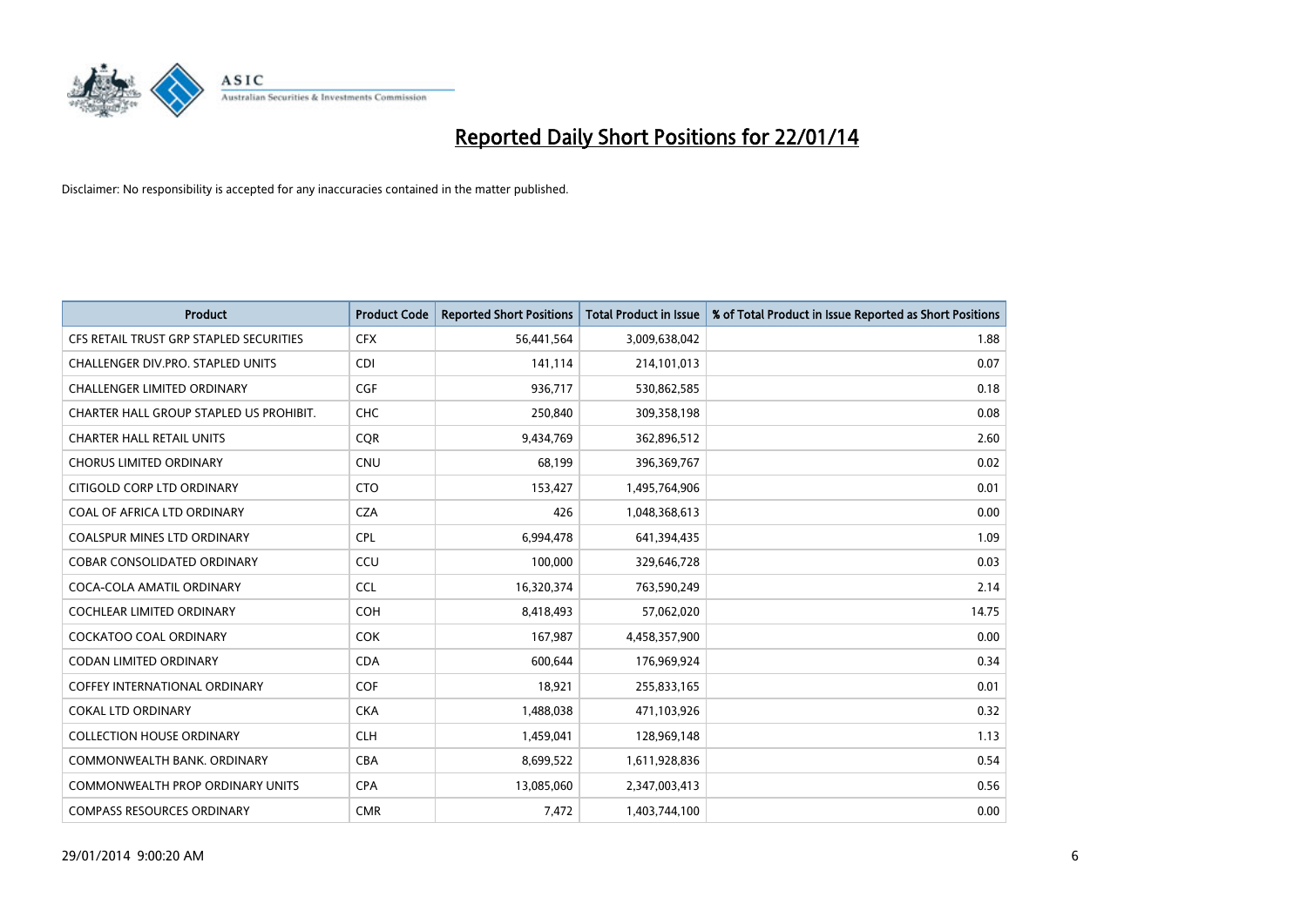

| <b>Product</b>                      | <b>Product Code</b> | <b>Reported Short Positions</b> | <b>Total Product in Issue</b> | % of Total Product in Issue Reported as Short Positions |
|-------------------------------------|---------------------|---------------------------------|-------------------------------|---------------------------------------------------------|
| <b>COMPUTERSHARE LTD ORDINARY</b>   | <b>CPU</b>          | 11,759,096                      | 556,203,079                   | 2.11                                                    |
| COOPER ENERGY LTD ORDINARY          | <b>COE</b>          | 134,079                         | 329,235,509                   | 0.04                                                    |
| <b>CORP TRAVEL LIMITED DEFERRED</b> | <b>CTDN</b>         | 94                              | 11,592,036                    | 0.00                                                    |
| CORP TRAVEL LIMITED ORDINARY        | <b>CTD</b>          | 323,354                         | 78,246,245                    | 0.41                                                    |
| <b>COVER-MORE GRP LTD ORDINARY</b>  | <b>CVO</b>          | 789,532                         | 317,750,000                   | 0.25                                                    |
| <b>CREDIT CORP GROUP ORDINARY</b>   | CCP                 | 28,822                          | 46,131,882                    | 0.06                                                    |
| CROMWELL PROP STAPLED SECURITIES    | <b>CMW</b>          | 12,541,199                      | 1,721,483,143                 | 0.73                                                    |
| <b>CROWE HORWATH AUS ORDINARY</b>   | <b>CRH</b>          | 631,696                         | 273,005,429                   | 0.23                                                    |
| <b>CROWN RESORTS LTD ORDINARY</b>   | <b>CWN</b>          | 2,047,123                       | 728,394,185                   | 0.28                                                    |
| <b>CSG LIMITED ORDINARY</b>         | CSV                 | 27,814                          | 278,973,075                   | 0.01                                                    |
| <b>CSL LIMITED ORDINARY</b>         | <b>CSL</b>          | 919,266                         | 484,688,043                   | 0.19                                                    |
| <b>CSR LIMITED ORDINARY</b>         | <b>CSR</b>          | 20,678,410                      | 506,000,315                   | 4.09                                                    |
| <b>CUDECO LIMITED ORDINARY</b>      | CDU                 | 7,530,884                       | 234,013,408                   | 3.22                                                    |
| DART ENERGY LTD ORDINARY            | <b>DTE</b>          | 4,829,199                       | 1,108,752,733                 | 0.44                                                    |
| DATA#3 LIMITED ORDINARY             | <b>DTL</b>          | 711,104                         | 153,974,950                   | 0.46                                                    |
| DAVID JONES LIMITED ORDINARY        | <b>DIS</b>          | 37,750,642                      | 537,137,845                   | 7.03                                                    |
| DECMIL GROUP LIMITED ORDINARY       | <b>DCG</b>          | 2,865,977                       | 168,657,794                   | 1.70                                                    |
| DEEP YELLOW LIMITED ORDINARY        | <b>DYL</b>          | 10,002                          | 1,612,657,567                 | 0.00                                                    |
| DEVINE LIMITED ORDINARY             | <b>DVN</b>          | 24,466                          | 158,730,556                   | 0.02                                                    |
| DEXUS PROPERTY GROUP STAPLED UNITS  | <b>DXS</b>          | 84,650,469                      | 4,628,228,426                 | 1.83                                                    |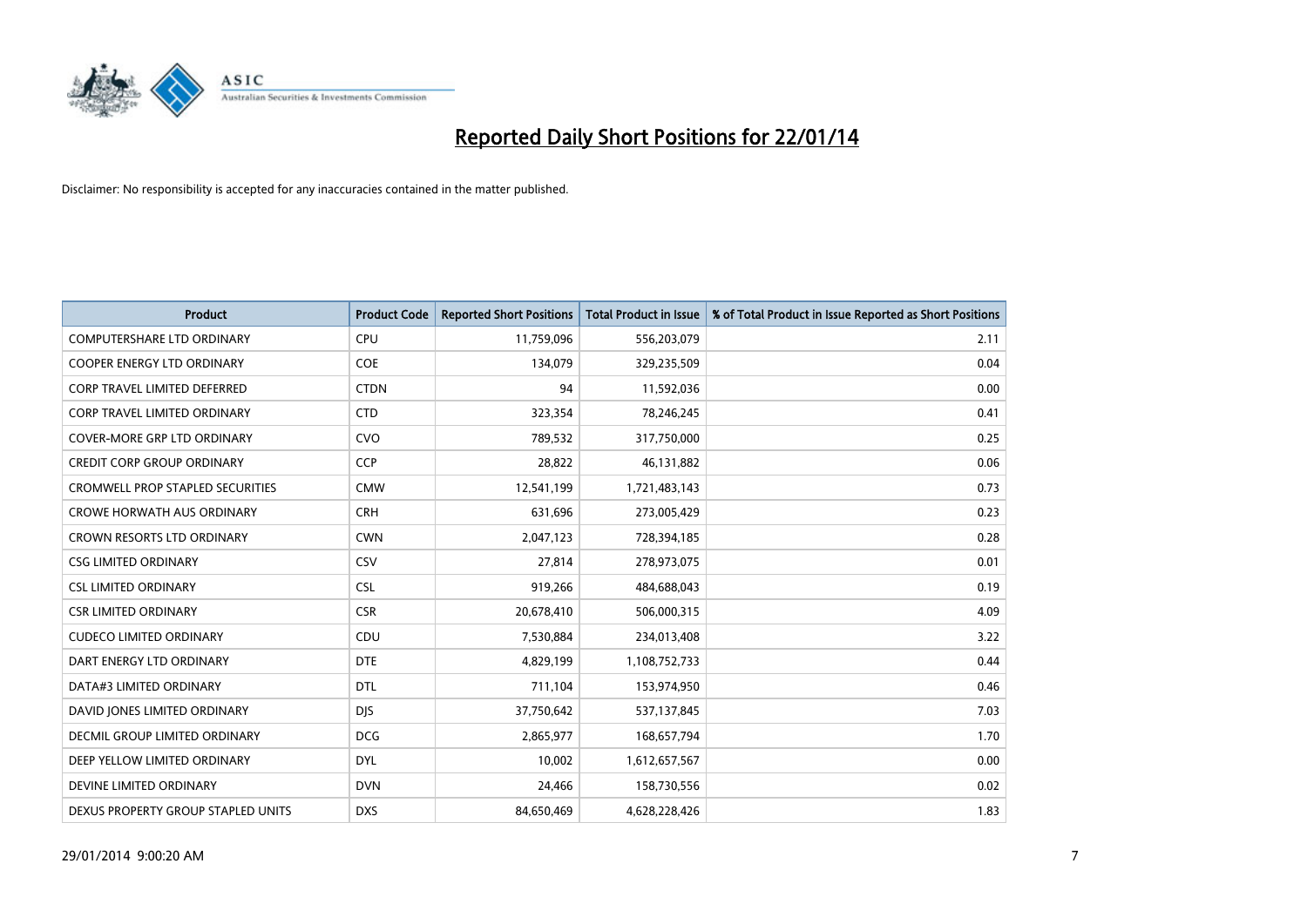

| <b>Product</b>                       | <b>Product Code</b> | <b>Reported Short Positions</b> | <b>Total Product in Issue</b> | % of Total Product in Issue Reported as Short Positions |
|--------------------------------------|---------------------|---------------------------------|-------------------------------|---------------------------------------------------------|
| DICK SMITH HLDGS ORDINARY            | <b>DSH</b>          | 5,083,436                       | 236,511,364                   | 2.15                                                    |
| DISCOVERY METALS LTD ORDINARY        | <b>DML</b>          | 5,011,859                       | 560,034,418                   | 0.89                                                    |
| DOMINO PIZZA ENTERPR ORDINARY        | <b>DMP</b>          | 1,663,481                       | 85,915,713                    | 1.94                                                    |
| DONACO INTERNATIONAL ORDINARY        | <b>DNA</b>          | 70,000                          | 401,051,771                   | 0.02                                                    |
| DOWNER EDI LIMITED ORDINARY          | <b>DOW</b>          | 15,309,694                      | 434,734,970                   | 3.52                                                    |
| DRAGON MINING LTD ORDINARY           | <b>DRA</b>          | 50,000                          | 88,840,613                    | 0.06                                                    |
| DRILLSEARCH ENERGY ORDINARY          | <b>DLS</b>          | 11,462,884                      | 432,465,895                   | 2.65                                                    |
| DUET GROUP STAPLED US PROHIBIT.      | <b>DUE</b>          | 6,392,216                       | 1,237,195,531                 | 0.52                                                    |
| DULUXGROUP LIMITED ORDINARY          | <b>DLX</b>          | 231,368                         | 381,093,950                   | 0.06                                                    |
| DWS LTD ORDINARY                     | <b>DWS</b>          | 635,795                         | 132,362,763                   | 0.48                                                    |
| ECHO ENTERTAINMENT ORDINARY          | <b>EGP</b>          | 15,061,281                      | 825,672,730                   | 1.82                                                    |
| <b>ELDERS LIMITED ORDINARY</b>       | <b>ELD</b>          | 19,697,945                      | 455,013,329                   | 4.33                                                    |
| ELEMENTAL MINERALS ORDINARY          | <b>ELM</b>          | 176,299                         | 303,263,391                   | 0.06                                                    |
| <b>EMECO HOLDINGS ORDINARY</b>       | <b>EHL</b>          | 9,399,360                       | 599,675,707                   | 1.57                                                    |
| <b>ENDEAVOUR MIN CORP CDI 1:1</b>    | <b>EVR</b>          | 146,116                         | 82,053,013                    | 0.18                                                    |
| <b>ENERGY RESOURCES ORDINARY 'A'</b> | ERA                 | 11,497,846                      | 517,725,062                   | 2.22                                                    |
| <b>ENERGY WORLD CORPOR. ORDINARY</b> | <b>EWC</b>          | 57,600,180                      | 1,734,166,672                 | 3.32                                                    |
| ENVESTRA LIMITED ORDINARY            | <b>ENV</b>          | 2,459,810                       | 1,796,808,474                 | 0.14                                                    |
| EQUATORIAL RES LTD ORDINARY          | EQX                 | 8                               | 122,185,353                   | 0.00                                                    |
| ERM POWER LIMITED ORDINARY           | EPW                 | 306,038                         | 238,714,606                   | 0.13                                                    |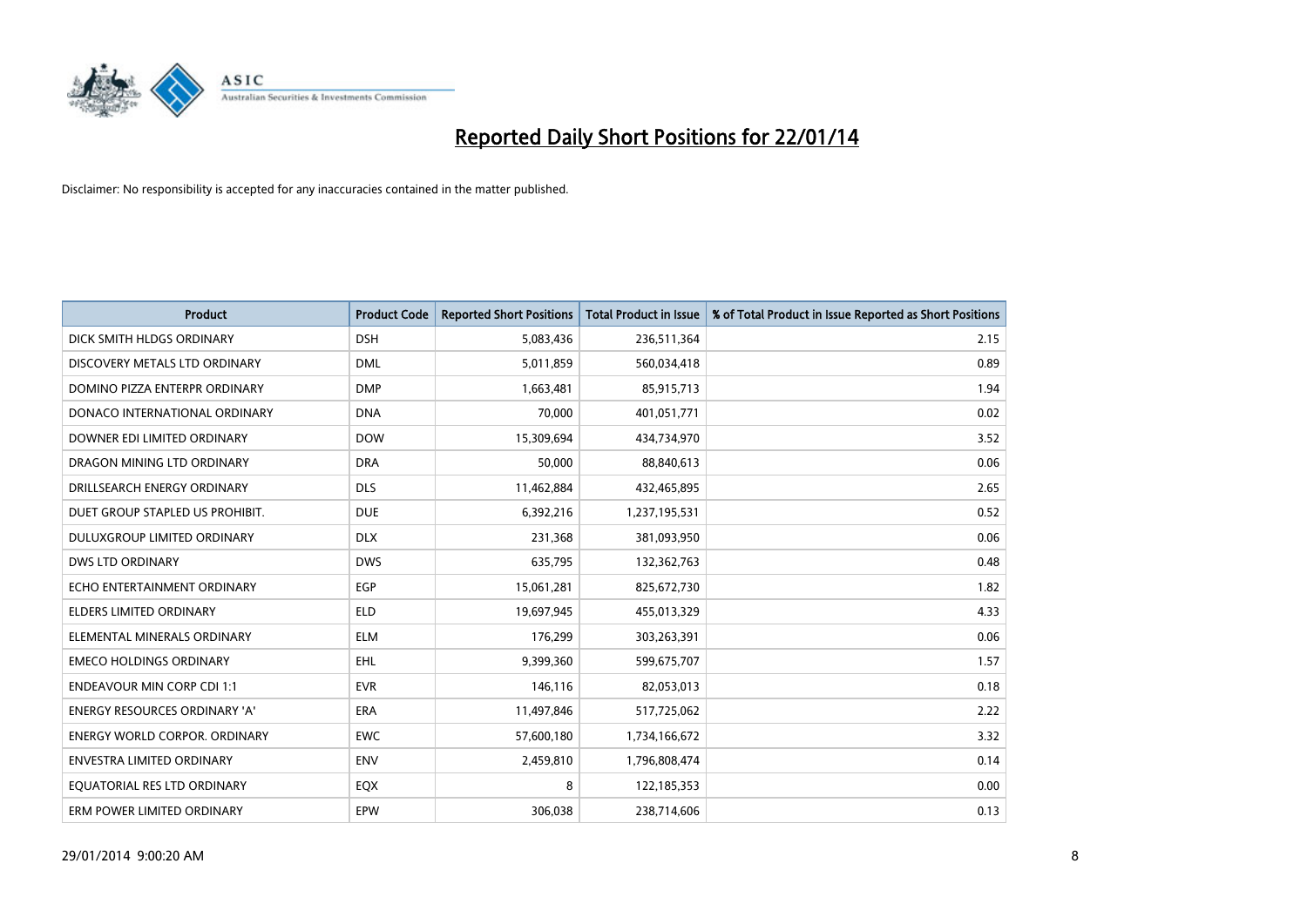

| <b>Product</b>                         | <b>Product Code</b> | <b>Reported Short Positions</b> | <b>Total Product in Issue</b> | % of Total Product in Issue Reported as Short Positions |
|----------------------------------------|---------------------|---------------------------------|-------------------------------|---------------------------------------------------------|
| <b>ESERVGLOBAL LIMITED ORDINARY</b>    | ESV                 | 5,537,000                       | 253,545,997                   | 2.18                                                    |
| ETHANE PIPELINE STAPLED SECURITIES     | <b>EPX</b>          | 1,619                           | 69,302,275                    | 0.00                                                    |
| EVOLUTION MINING LTD ORDINARY          | <b>EVN</b>          | 21,506,059                      | 708,652,367                   | 3.03                                                    |
| FAIRFAX MEDIA LTD ORDINARY             | FXJ                 | 252,360,379                     | 2,351,955,725                 | 10.73                                                   |
| <b>FANTASTIC HOLDINGS ORDINARY</b>     | <b>FAN</b>          | 21,870                          | 103,068,398                   | 0.02                                                    |
| <b>FAR LTD ORDINARY</b>                | <b>FAR</b>          | 22,790,932                      | 2,499,846,742                 | 0.91                                                    |
| FEDERATION CNTRES ORD/UNIT STAPLED SEC | FDC                 | 5,382,063                       | 1,427,641,565                 | 0.38                                                    |
| FINBAR GROUP LIMITED ORDINARY          | <b>FRI</b>          | 781                             | 220,847,184                   | 0.00                                                    |
| FISHER & PAYKEL H. ORDINARY            | <b>FPH</b>          | 1,750,025                       | 550,726,476                   | 0.32                                                    |
| FLEETWOOD CORP ORDINARY                | <b>FWD</b>          | 2,139,397                       | 60,522,619                    | 3.53                                                    |
| FLETCHER BUILDING ORDINARY             | <b>FBU</b>          | 1,495,801                       | 687,854,788                   | 0.22                                                    |
| FLEXIGROUP LIMITED ORDINARY            | FXL                 | 412,196                         | 304,096,060                   | 0.14                                                    |
| FLIGHT CENTRE TRAVEL ORDINARY          | <b>FLT</b>          | 4,686,560                       | 100,537,929                   | 4.66                                                    |
| <b>FLINDERS MINES LTD ORDINARY</b>     | <b>FMS</b>          | 4,801,761                       | 1,826,716,748                 | 0.26                                                    |
| <b>FOCUS MINERALS LTD ORDINARY</b>     | <b>FML</b>          | 10,686,028                      | 9,137,375,877                 | 0.12                                                    |
| FONTERRA SHARE FUND ORDINARY UNITS     | <b>FSF</b>          | 8,802                           | 106,735,056                   | 0.01                                                    |
| FORGE GROUP LIMITED ORDINARY           | FGE                 | 4,182,332                       | 86,169,014                    | 4.85                                                    |
| FORTESCUE METALS GRP ORDINARY          | <b>FMG</b>          | 164,884,884                     | 3,113,798,151                 | 5.30                                                    |
| <b>G.U.D. HOLDINGS ORDINARY</b>        | GUD                 | 5,566,135                       | 71,241,319                    | 7.81                                                    |
| <b>G8 EDUCATION LIMITED ORDINARY</b>   | <b>GEM</b>          | 2,180,535                       | 301,705,105                   | 0.72                                                    |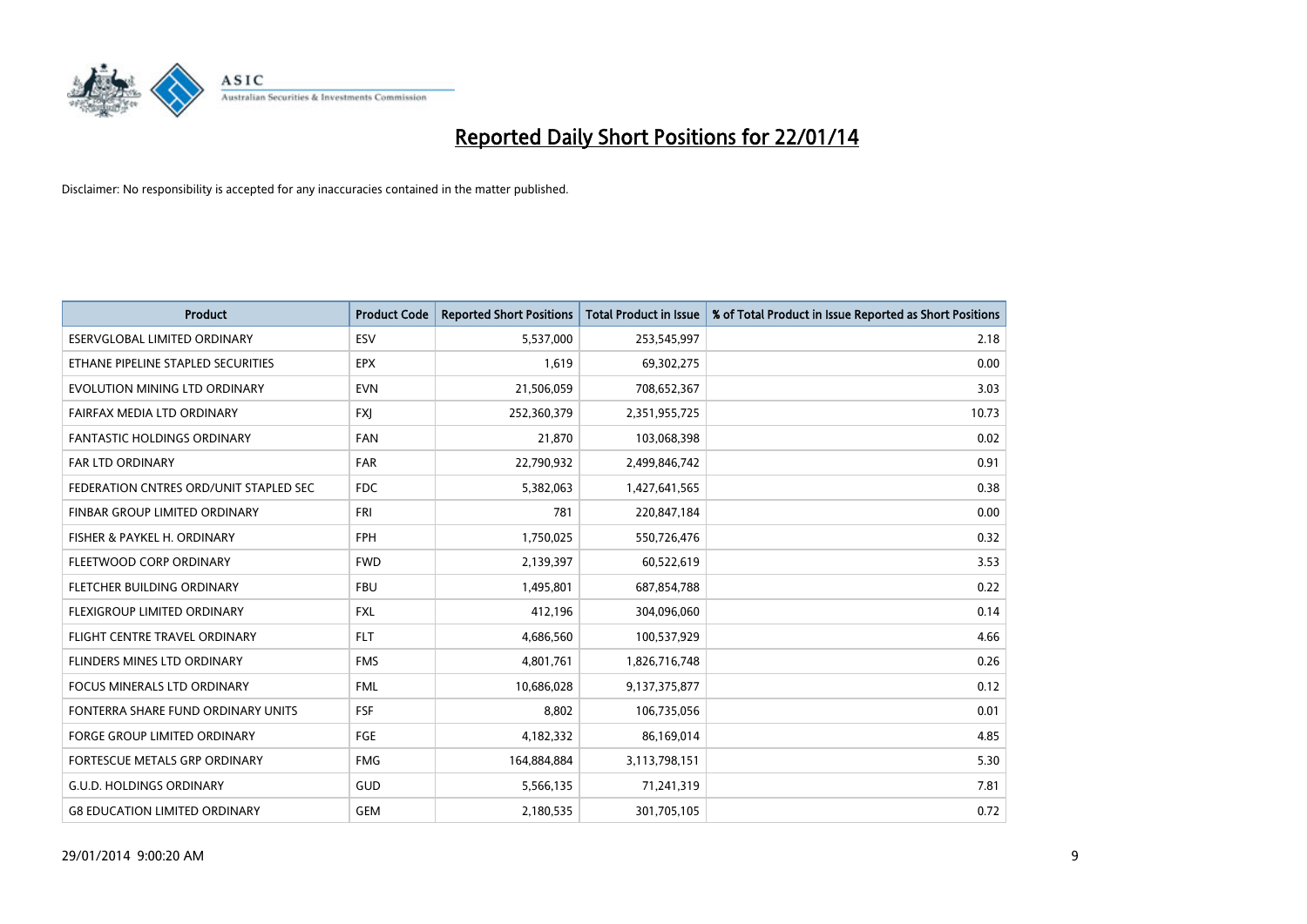

| <b>Product</b>                                   | <b>Product Code</b> | <b>Reported Short Positions</b> | <b>Total Product in Issue</b> | % of Total Product in Issue Reported as Short Positions |
|--------------------------------------------------|---------------------|---------------------------------|-------------------------------|---------------------------------------------------------|
| <b>GALAXY RESOURCES ORDINARY</b>                 | <b>GXY</b>          | 59,368                          | 1,027,073,389                 | 0.01                                                    |
| <b>GBST HOLDINGS ORDINARY</b>                    | <b>GBT</b>          | 27,121                          | 66,561,725                    | 0.04                                                    |
| <b>GDI PROPERTY GRP STAPLED SECURITIES</b>       | GDI                 | 2,383                           | 567,575,025                   | 0.00                                                    |
| <b>GENETIC TECHNOLOGIES ORDINARY</b>             | <b>GTG</b>          | 63.000                          | 581,408,662                   | 0.01                                                    |
| <b>GEODYNAMICS LIMITED ORDINARY</b>              | GDY                 | 850                             | 406,452,608                   | 0.00                                                    |
| GI DYNAMICS, INC CDI US PROHIBITED               | GID                 | 116,038                         | 393,043,620                   | 0.03                                                    |
| <b>GINDALBIE METALS LTD ORDINARY</b>             | <b>GBG</b>          | 47,570,900                      | 1,493,660,842                 | 3.18                                                    |
| <b>GOODMAN FIELDER, ORDINARY</b>                 | GFF                 | 39,723,440                      | 1,955,559,207                 | 2.03                                                    |
| <b>GOODMAN GROUP STAPLED</b>                     | <b>GMG</b>          | 5,673,890                       | 1,718,742,809                 | 0.33                                                    |
| <b>GPT GROUP STAPLED SEC.</b>                    | GPT                 | 5,647,488                       | 1,694,888,638                 | 0.33                                                    |
| <b>GRAINCORP LIMITED A CLASS ORDINARY</b>        | <b>GNC</b>          | 622,128                         | 228,855,628                   | 0.27                                                    |
| <b>GRANGE RESOURCES, ORDINARY</b>                | <b>GRR</b>          | 5,038,842                       | 1,157,097,869                 | 0.44                                                    |
| <b>GREENCROSS LIMITED ORDINARY</b>               | GXL                 | 43,550                          | 37,682,334                    | 0.12                                                    |
| <b>GREENLAND MIN EN LTD ORDINARY</b>             | GGG                 | 3,137,869                       | 574,572,911                   | 0.55                                                    |
| <b>GROWTHPOINT PROPERTY ORD/UNIT STAPLED SEC</b> | GOZ                 | 6,637                           | 475,705,269                   | 0.00                                                    |
| <b>GRYPHON MINERALS LTD ORDINARY</b>             | GRY                 | 5,269,779                       | 400,797,615                   | 1.31                                                    |
| <b>GUILDFORD COAL LTD ORDINARY</b>               | <b>GUF</b>          | 242,747                         | 655,046,899                   | 0.04                                                    |
| <b>GUINNESS PEAT GROUP. CDI 1:1</b>              | <b>GPG</b>          | 81,925                          | 187,775,054                   | 0.04                                                    |
| <b>GWA GROUP LTD ORDINARY</b>                    | <b>GWA</b>          | 12,553,798                      | 306,533,770                   | 4.10                                                    |
| <b>HARVEY NORMAN ORDINARY</b>                    | <b>HVN</b>          | 66,040,605                      | 1,062,316,784                 | 6.22                                                    |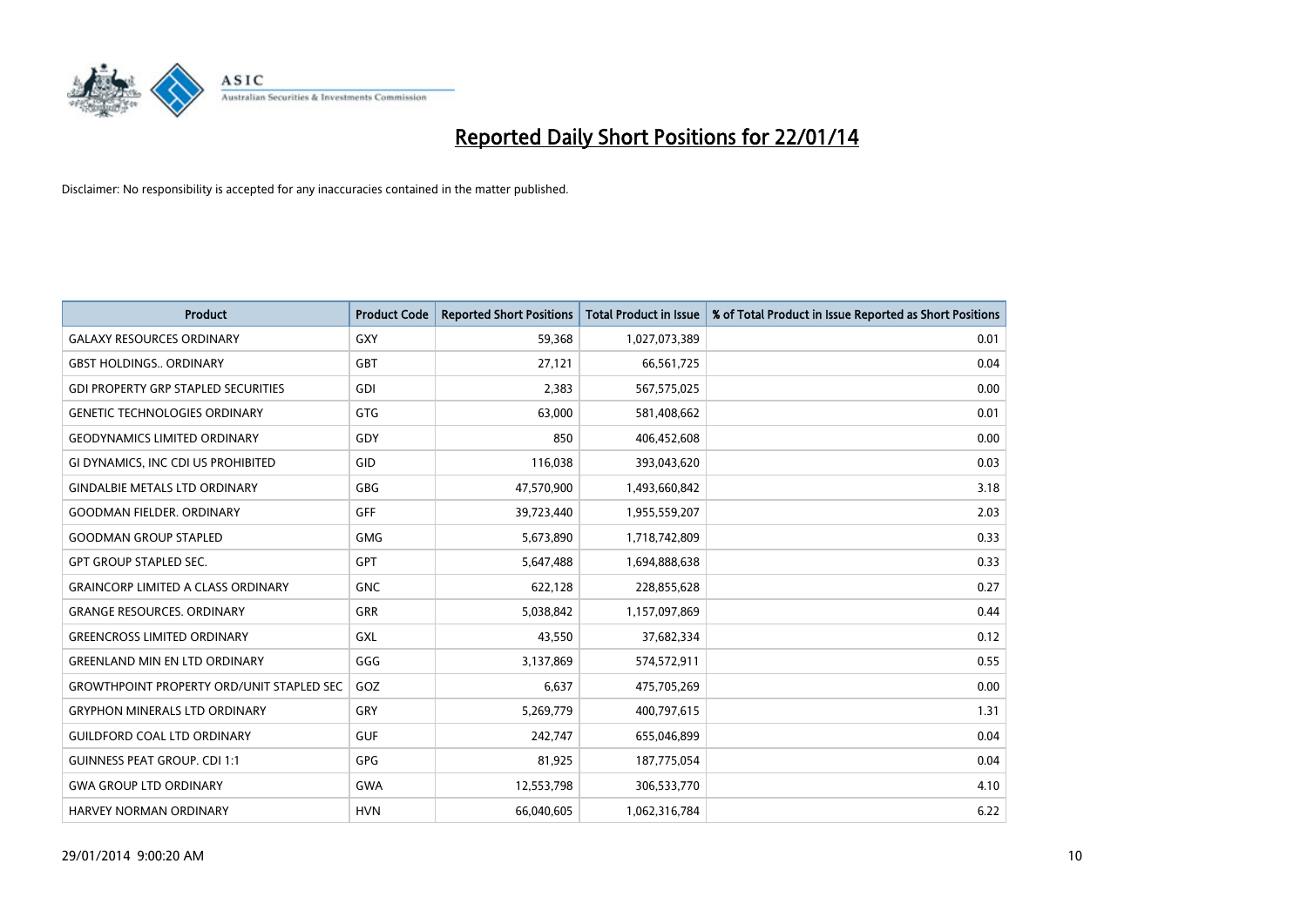

| <b>Product</b>                           | <b>Product Code</b> | <b>Reported Short Positions</b> | <b>Total Product in Issue</b> | % of Total Product in Issue Reported as Short Positions |
|------------------------------------------|---------------------|---------------------------------|-------------------------------|---------------------------------------------------------|
| <b>HENDERSON GROUP CDI 1:1</b>           | <b>HGG</b>          | 427,725                         | 703,262,113                   | 0.06                                                    |
| HFA HOLDINGS LIMITED ORDINARY            | <b>HFA</b>          | 3,863                           | 118,738,157                   | 0.00                                                    |
| <b>HIGHLANDS PACIFIC ORDINARY</b>        | <b>HIG</b>          | 10,001                          | 853,777,764                   | 0.00                                                    |
| HILLGROVE RES LTD ORDINARY               | <b>HGO</b>          | 21,499                          | 1,178,589,221                 | 0.00                                                    |
| <b>HILLS LTD ORDINARY</b>                | HIL                 | 504,570                         | 236,619,450                   | 0.21                                                    |
| HORIZON OIL LIMITED ORDINARY             | <b>HZN</b>          | 79,718,008                      | 1,301,147,932                 | 6.13                                                    |
| HOT CHILI LTD ORDINARY                   | <b>HCH</b>          | 10,000                          | 347,732,196                   | 0.00                                                    |
| ICON ENERGY LIMITED ORDINARY             | <b>ICN</b>          | 2,926                           | 615,774,351                   | 0.00                                                    |
| <b>IINET LIMITED ORDINARY</b>            | <b>IIN</b>          | 274,074                         | 161,238,847                   | 0.17                                                    |
| <b>ILUKA RESOURCES ORDINARY</b>          | ILU                 | 40,146,859                      | 418,700,517                   | 9.59                                                    |
| <b>IMDEX LIMITED ORDINARY</b>            | <b>IMD</b>          | 4,046,920                       | 210,473,188                   | 1.92                                                    |
| <b>INCITEC PIVOT ORDINARY</b>            | IPL                 | 25,085,949                      | 1,644,919,097                 | 1.53                                                    |
| INDEPENDENCE GROUP ORDINARY              | <b>IGO</b>          | 3,604,190                       | 233,323,905                   | 1.54                                                    |
| <b>INDOPHIL RESOURCES ORDINARY</b>       | <b>IRN</b>          | 406,506                         | 1,203,146,194                 | 0.03                                                    |
| <b>INFIGEN ENERGY STAPLED SECURITIES</b> | <b>IFN</b>          | 3,044,677                       | 764,993,434                   | 0.40                                                    |
| INFOMEDIA LTD ORDINARY                   | IFM                 | 440,267                         | 304,953,155                   | 0.14                                                    |
| <b>INGENIA GROUP STAPLED SECURITIES</b>  | <b>INA</b>          | 54,094                          | 676,240,232                   | 0.01                                                    |
| <b>INSURANCE AUSTRALIA ORDINARY</b>      | IAG                 | 8,777,554                       | 2,298,412,449                 | 0.38                                                    |
| <b>INTREPID MINES ORDINARY</b>           | <b>IAU</b>          | 17,197,027                      | 556,511,361                   | 3.09                                                    |
| INVESTA OFFICE FUND STAPLED SECURITIES   | <b>IOF</b>          | 469,501                         | 614,047,458                   | 0.08                                                    |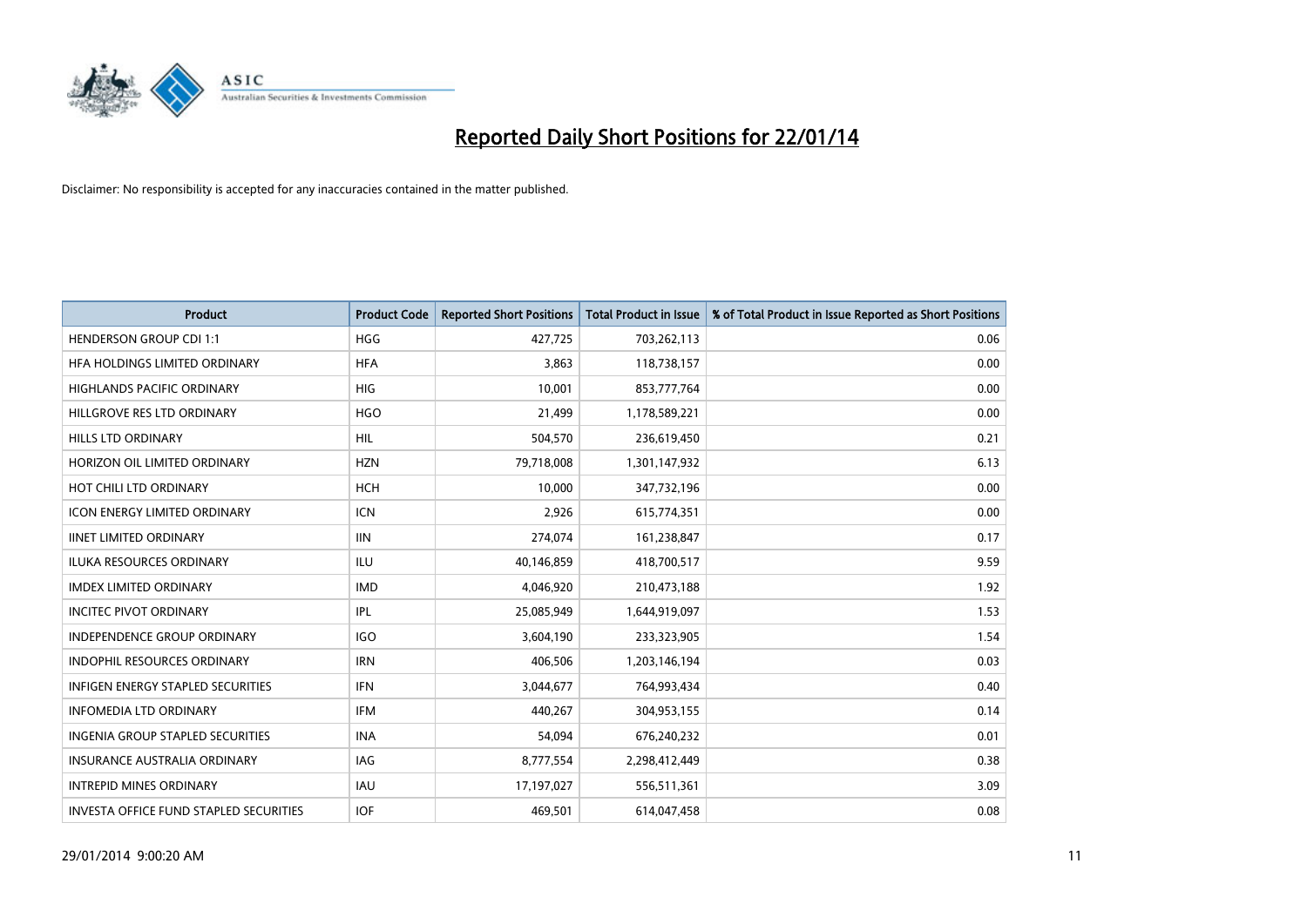

| Product                                  | <b>Product Code</b> | <b>Reported Short Positions</b> | <b>Total Product in Issue</b> | % of Total Product in Issue Reported as Short Positions |
|------------------------------------------|---------------------|---------------------------------|-------------------------------|---------------------------------------------------------|
| <b>INVOCARE LIMITED ORDINARY</b>         | <b>IVC</b>          | 5,846,550                       | 110,030,298                   | 5.31                                                    |
| <b>IOOF HOLDINGS LTD ORDINARY</b>        | IFL                 | 2,055,129                       | 232,118,034                   | 0.89                                                    |
| <b>IRESS LIMITED ORDINARY</b>            | <b>IRE</b>          | 406,576                         | 158,585,126                   | 0.26                                                    |
| <b>IRON ORE HOLDINGS ORDINARY</b>        | <b>IOH</b>          | 26,197                          | 161,174,005                   | 0.02                                                    |
| <b>ISELECT LTD ORDINARY</b>              | <b>ISU</b>          | 509,910                         | 260,889,894                   | 0.20                                                    |
| ISHS ASIA 50 ETF CDI 1:1                 | <b>IAA</b>          | 7,162                           | 1,700,000                     | 0.42                                                    |
| JAMES HARDIE INDUST CHESS DEPOSITARY INT | <b>IHX</b>          | 5,470,633                       | 443,536,551                   | 1.23                                                    |
| <b>JB HI-FI LIMITED ORDINARY</b>         | <b>JBH</b>          | 7,203,037                       | 100,261,681                   | 7.18                                                    |
| <b>KAGARA LTD ORDINARY</b>               | KZL                 | 3,349,855                       | 798,953,117                   | 0.42                                                    |
| KAROON GAS AUSTRALIA ORDINARY            | <b>KAR</b>          | 4,464,320                       | 255,841,581                   | 1.74                                                    |
| KATHMANDU HOLD LTD ORDINARY              | <b>KMD</b>          | 188,514                         | 200,473,338                   | 0.09                                                    |
| <b>KBL MINING LIMITED ORDINARY</b>       | <b>KBL</b>          | 1,820                           | 393,535,629                   | 0.00                                                    |
| KINGSGATE CONSOLID, ORDINARY             | <b>KCN</b>          | 6,307,161                       | 164,059,349                   | 3.84                                                    |
| KINGSROSE MINING LTD ORDINARY            | <b>KRM</b>          | 490,786                         | 335,753,851                   | 0.15                                                    |
| LEIGHTON HOLDINGS ORDINARY               | LEI                 | 22,050,449                      | 337,235,188                   | 6.54                                                    |
| LEND LEASE GROUP UNIT/ORD STAPLED        | LLC                 | 6,766,166                       | 576,712,337                   | 1.17                                                    |
| LYCOPODIUM LIMITED ORDINARY              | LYL                 | 1                               | 38,955,103                    | 0.00                                                    |
| LYNAS CORPORATION ORDINARY               | <b>LYC</b>          | 164,335,238                     | 1,961,160,594                 | 8.38                                                    |
| <b>M2 GRP LTD ORDINARY</b>               | <b>MTU</b>          | 9,581,799                       | 179,384,685                   | 5.34                                                    |
| <b>MACA LIMITED ORDINARY</b>             | <b>MLD</b>          | 77,595                          | 176,476,373                   | 0.04                                                    |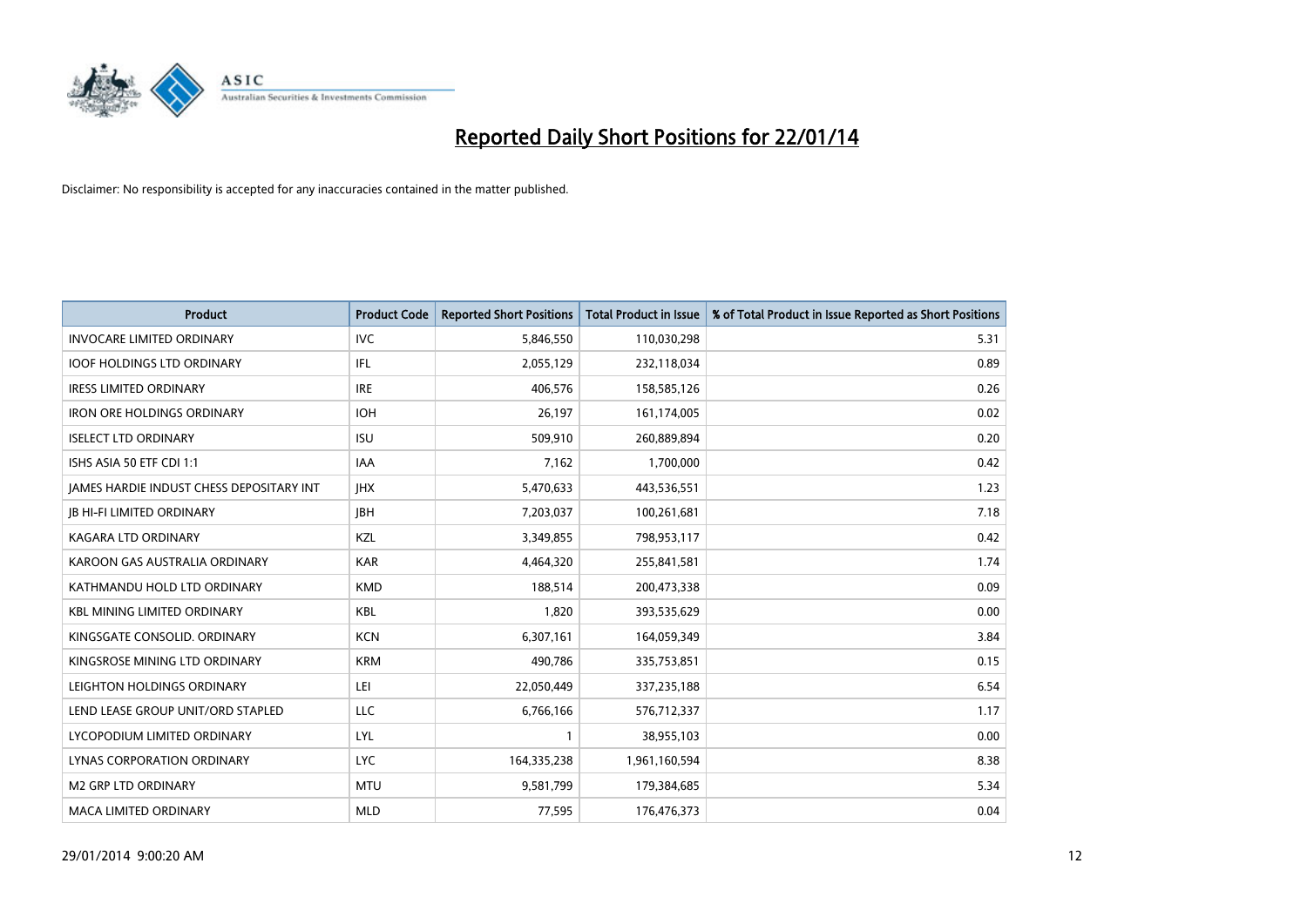

| <b>Product</b>                        | <b>Product Code</b> | <b>Reported Short Positions</b> | <b>Total Product in Issue</b> | % of Total Product in Issue Reported as Short Positions |
|---------------------------------------|---------------------|---------------------------------|-------------------------------|---------------------------------------------------------|
| <b>MACMAHON HOLDINGS ORDINARY</b>     | <b>MAH</b>          | 1,673,860                       | 1,261,699,966                 | 0.13                                                    |
| MACO ATLAS ROADS GRP ORDINARY STAPLED | <b>MQA</b>          | 12,234,689                      | 487,230,540                   | 2.51                                                    |
| MACQUARIE GROUP LTD ORDINARY          | <b>MOG</b>          | 1,539,881                       | 321,050,410                   | 0.48                                                    |
| MAGELLAN FIN GRP LTD ORDINARY         | <b>MFG</b>          | 1,075,072                       | 155,830,849                   | 0.69                                                    |
| <b>MATRIX C &amp; E LTD ORDINARY</b>  | <b>MCE</b>          | 2,918,420                       | 94,555,428                    | 3.09                                                    |
| MAVERICK DRILLING ORDINARY            | <b>MAD</b>          | 7,809,747                       | 468,004,529                   | 1.67                                                    |
| <b>MAXITRANS INDUSTRIES ORDINARY</b>  | <b>MXI</b>          | 463,974                         | 183,993,392                   | 0.25                                                    |
| MAYNE PHARMA LTD ORDINARY             | <b>MYX</b>          | 1,128,322                       | 563,459,968                   | 0.20                                                    |
| <b>MCALEESE LTD ORDINARY</b>          | <b>MCS</b>          | 2,694,317                       | 296,577,121                   | 0.91                                                    |
| MCMILLAN SHAKESPEARE ORDINARY         | <b>MMS</b>          | 683,429                         | 74,523,965                    | 0.92                                                    |
| MEDUSA MINING LTD ORDINARY            | <b>MML</b>          | 5,687,022                       | 207,794,301                   | 2.74                                                    |
| MELBOURNE IT LIMITED ORDINARY         | <b>MLB</b>          | 13,609                          | 83,231,038                    | 0.02                                                    |
| MEO AUSTRALIA LTD ORDINARY            | <b>MEO</b>          | 10,845                          | 627,264,587                   | 0.00                                                    |
| MERIDIAN ENERGY INSTALMENT RECEIPTS   | <b>MEZCA</b>        | 32,097                          | 1,255,413,626                 | 0.00                                                    |
| <b>MERMAID MARINE ORDINARY</b>        | <b>MRM</b>          | 1,615,824                       | 232,652,241                   | 0.69                                                    |
| MESOBLAST LIMITED ORDINARY            | <b>MSB</b>          | 17,697,949                      | 321,210,394                   | 5.51                                                    |
| METALS X LIMITED ORDINARY             | <b>MLX</b>          | 36,159                          | 1,655,386,110                 | 0.00                                                    |
| METCASH LIMITED ORDINARY              | <b>MTS</b>          | 112,287,688                     | 880,704,786                   | 12.75                                                   |
| METMINCO LIMITED ORDINARY             | <b>MNC</b>          | 316,819                         | 1,749,543,023                 | 0.02                                                    |
| <b>MIGHTY RIVER POWER ORDINARY</b>    | <b>MYT</b>          | 1,951,018                       | 1,400,012,517                 | 0.14                                                    |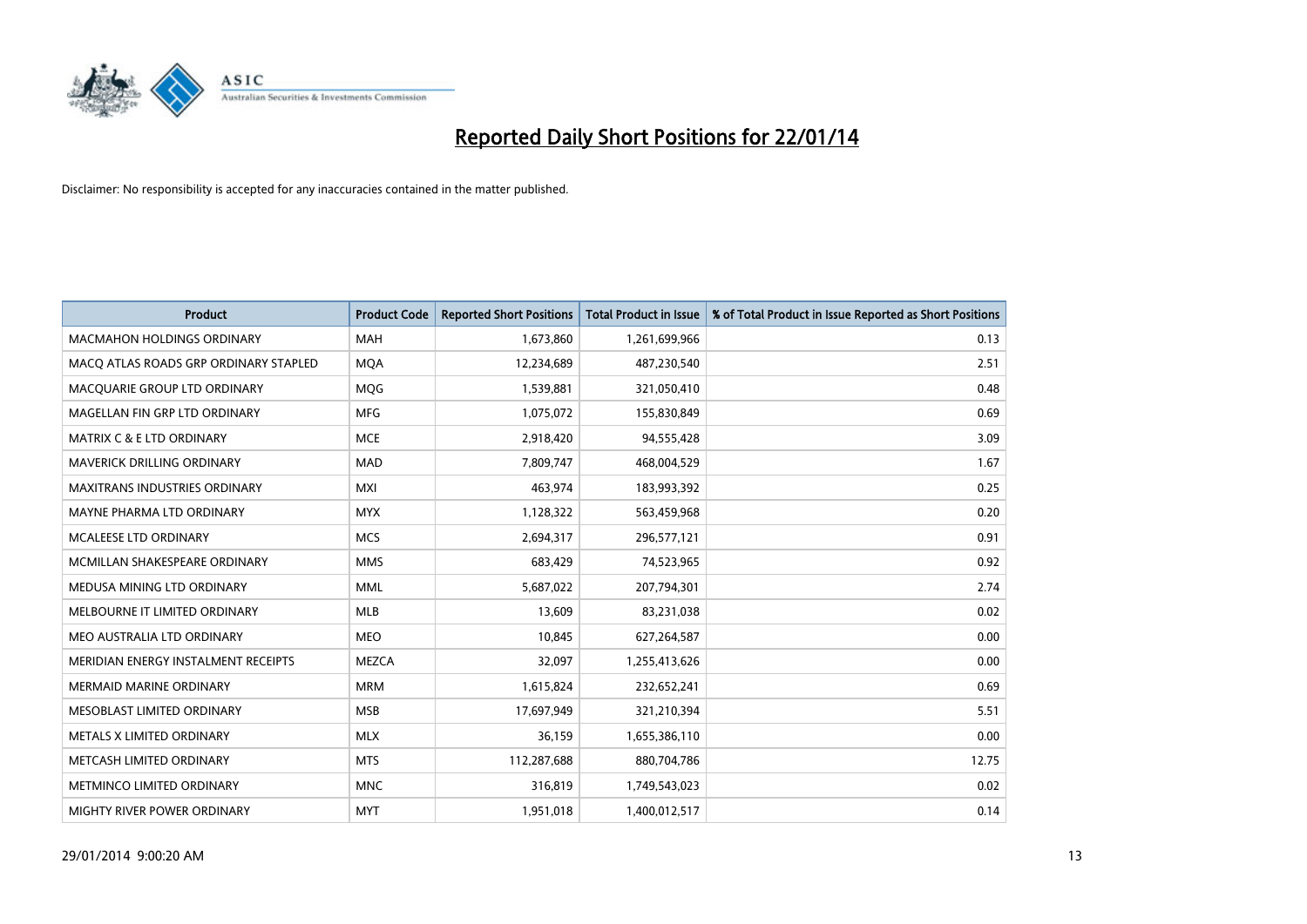

| <b>Product</b>                     | <b>Product Code</b> | <b>Reported Short Positions</b> | <b>Total Product in Issue</b> | % of Total Product in Issue Reported as Short Positions |
|------------------------------------|---------------------|---------------------------------|-------------------------------|---------------------------------------------------------|
| MINCOR RESOURCES NL ORDINARY       | <b>MCR</b>          | 2,267,516                       | 188,208,274                   | 1.20                                                    |
| MINERAL DEPOSITS ORDINARY          | <b>MDL</b>          | 770,374                         | 96,038,786                    | 0.80                                                    |
| MINERAL RESOURCES, ORDINARY        | <b>MIN</b>          | 4,469,111                       | 186,112,198                   | 2.40                                                    |
| MINT WIRELESS ORDINARY             | <b>MNW</b>          | 1,254,560                       | 403,872,395                   | 0.31                                                    |
| MIRABELA NICKEL LTD ORDINARY       | <b>MBN</b>          | 18,867,110                      | 876,801,147                   | 2.15                                                    |
| MIRVAC GROUP STAPLED SECURITIES    | <b>MGR</b>          | 6,543,455                       | 3,664,938,678                 | 0.18                                                    |
| MOLOPO ENERGY LTD ORDINARY         | <b>MPO</b>          | 351,895                         | 247,133,976                   | 0.14                                                    |
| <b>MONADELPHOUS GROUP ORDINARY</b> | <b>MND</b>          | 13,066,225                      | 92,308,047                    | 14.16                                                   |
| MORTGAGE CHOICE LTD ORDINARY       | <b>MOC</b>          | 73,611                          | 123,780,387                   | 0.06                                                    |
| <b>MOUNT GIBSON IRON ORDINARY</b>  | <b>MGX</b>          | 7,799,228                       | 1,090,584,232                 | 0.72                                                    |
| MULTIPLEX SITES SITES              | <b>MXUPA</b>        | 1,475                           | 4,500,000                     | 0.03                                                    |
| MURCHISON METALS LTD ORDINARY      | <b>MMX</b>          | 216,291                         | 450,497,346                   | 0.05                                                    |
| MYER HOLDINGS LTD ORDINARY         | <b>MYR</b>          | 66,483,710                      | 585,684,551                   | 11.35                                                   |
| NANOSONICS LIMITED ORDINARY        | <b>NAN</b>          | 190,618                         | 263,125,129                   | 0.07                                                    |
| NATIONAL AUST. BANK ORDINARY       | <b>NAB</b>          | 4,545,441                       | 2,351,436,055                 | 0.19                                                    |
| NATIONAL STORAGE STAPLED           | <b>NSR</b>          | 10,035                          | 244,897,097                   | 0.00                                                    |
| NAVITAS LIMITED ORDINARY           | <b>NVT</b>          | 3,016,065                       | 375,416,910                   | 0.80                                                    |
| NEARMAP LTD ORDINARY               | <b>NEA</b>          | 4,500                           | 333,846,101                   | 0.00                                                    |
| NEON ENERGY LIMITED ORDINARY       | <b>NEN</b>          | 1,855,750                       | 553,037,848                   | 0.34                                                    |
| NEUREN PHARMACEUT. ORDINARY        | <b>NEU</b>          | 10,403                          | 1,518,782,296                 | 0.00                                                    |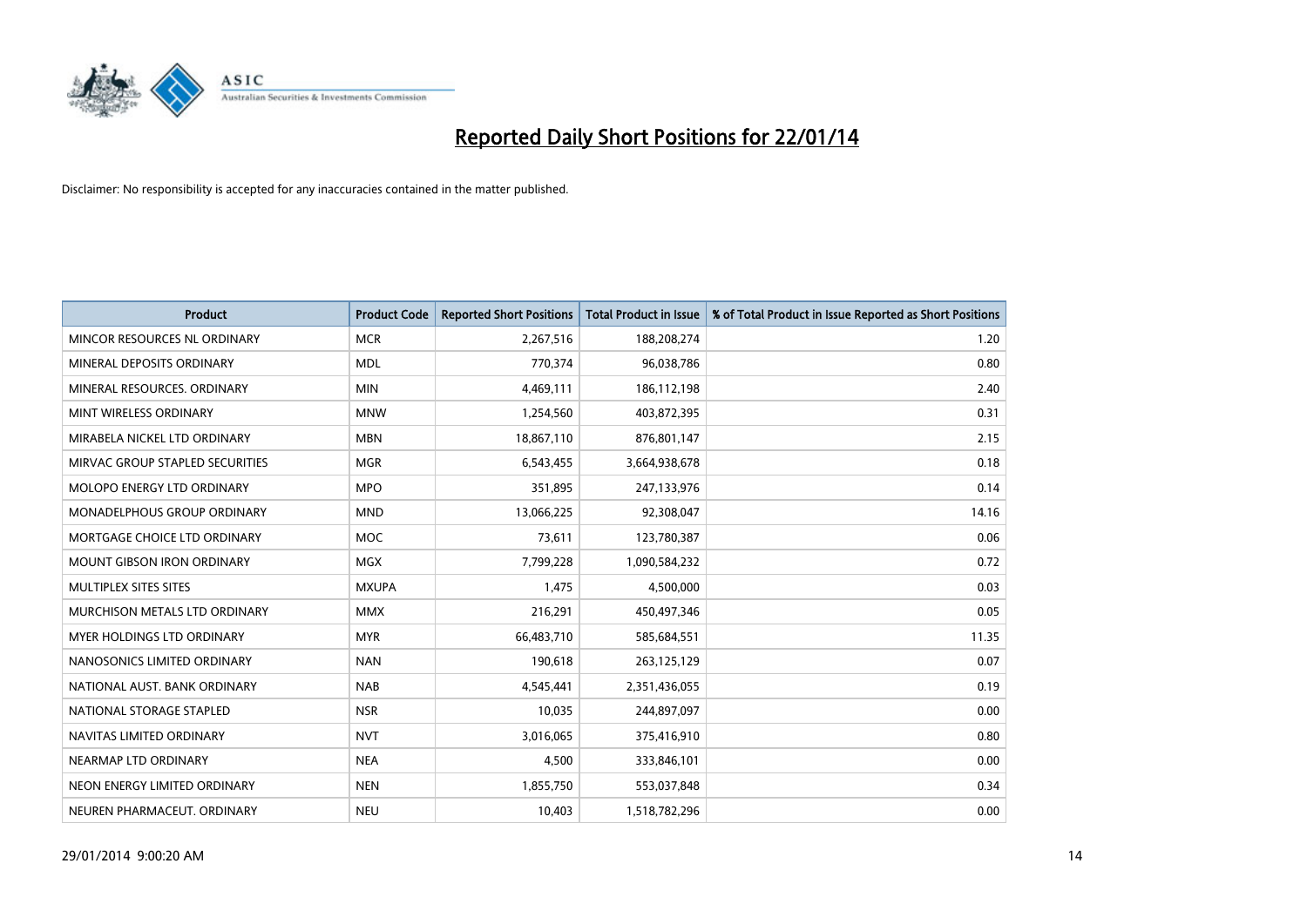

| <b>Product</b>                        | <b>Product Code</b> | <b>Reported Short Positions</b> | <b>Total Product in Issue</b> | % of Total Product in Issue Reported as Short Positions |
|---------------------------------------|---------------------|---------------------------------|-------------------------------|---------------------------------------------------------|
| NEW HOPE CORPORATION ORDINARY         | <b>NHC</b>          | 412,479                         | 830,819,859                   | 0.05                                                    |
| NEWCREST MINING ORDINARY              | <b>NCM</b>          | 10,896,028                      | 766,510,971                   | 1.42                                                    |
| NEWS CORP A NON-VOTING CDI            | <b>NWSLV</b>        | 1,598,905                       | 3,363,293                     | 47.54                                                   |
| NEWS CORP B VOTING CDI                | <b>NWS</b>          | 3,213,721                       | 19,342,944                    | 16.61                                                   |
| NEWSAT LIMITED ORDINARY               | <b>NWT</b>          | 1,944,973                       | 591,460,931                   | 0.33                                                    |
| NEXTDC LIMITED ORDINARY               | <b>NXT</b>          | 9,161,082                       | 192,904,486                   | 4.75                                                    |
| NEXUS ENERGY LIMITED ORDINARY         | <b>NXS</b>          | 1,873,859                       | 1,330,219,459                 | 0.14                                                    |
| NIB HOLDINGS LIMITED ORDINARY         | <b>NHF</b>          | 3,857,559                       | 439,004,182                   | 0.88                                                    |
| NICK SCALI LIMITED ORDINARY           | <b>NCK</b>          | 1,481                           | 81,000,000                    | 0.00                                                    |
| NIDO PETROLEUM ORDINARY               | <b>NDO</b>          | 47,402                          | 2,048,317,635                 | 0.00                                                    |
| NINE ENTERTAINMENT ORDINARY           | <b>NEC</b>          | 6,793,252                       | 940,295,023                   | 0.72                                                    |
| NOBLE MINERAL RES ORDINARY            | <b>NMG</b>          | 2,365,726                       | 666,397,952                   | 0.36                                                    |
| NORTHERN IRON LTD ORDINARY            | <b>NFE</b>          | 118,778                         | 484,405,314                   | 0.02                                                    |
| NORTHERN STAR ORDINARY                | <b>NST</b>          | 2,905,699                       | 428,369,762                   | 0.68                                                    |
| NOVOGEN LIMITED ORDINARY              | <b>NRT</b>          | 74,125                          | 161,498,858                   | 0.05                                                    |
| NRW HOLDINGS LIMITED ORDINARY         | <b>NWH</b>          | 17,013,119                      | 278,888,011                   | 6.10                                                    |
| NUCOAL RESOURCES LTD ORDINARY         | <b>NCR</b>          | $\mathbf{1}$                    | 768,612,354                   | 0.00                                                    |
| NUFARM LIMITED ORDINARY               | <b>NUF</b>          | 15,991,583                      | 263,725,895                   | 6.06                                                    |
| OAKTON LIMITED ORDINARY               | <b>OKN</b>          | 771,849                         | 89,968,985                    | 0.86                                                    |
| OCEANAGOLD CORP. CHESS DEPOSITARY INT | OGC                 | 745,312                         | 300,350,129                   | 0.25                                                    |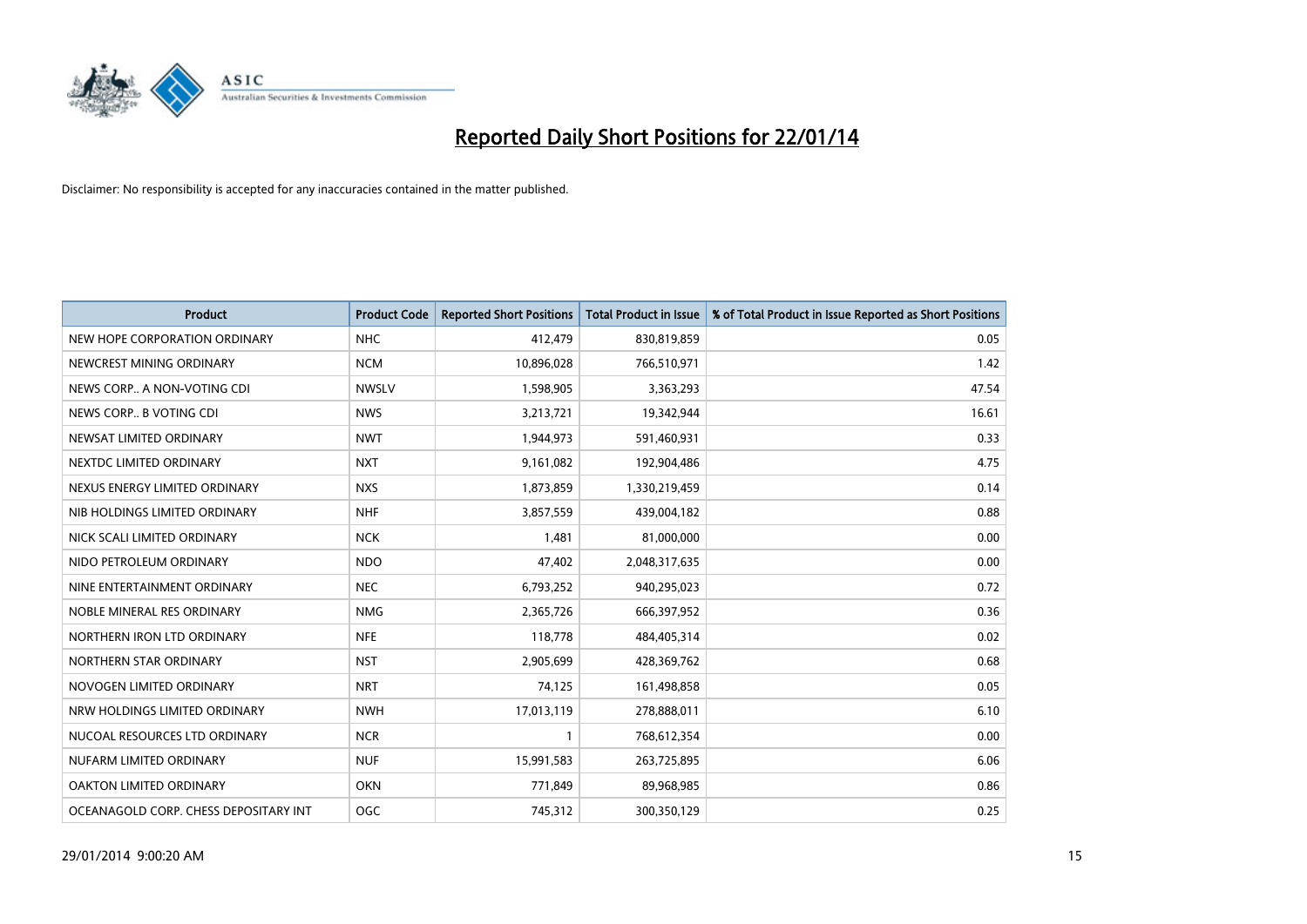

| <b>Product</b>                 | <b>Product Code</b> | <b>Reported Short Positions</b> | <b>Total Product in Issue</b> | % of Total Product in Issue Reported as Short Positions |
|--------------------------------|---------------------|---------------------------------|-------------------------------|---------------------------------------------------------|
| OIL SEARCH LTD ORDINARY        | OSH                 | 10,231,406                      | 1,343,361,150                 | 0.76                                                    |
| OM HOLDINGS LIMITED ORDINARY   | OMH                 | 2,281,082                       | 733,423,337                   | 0.31                                                    |
| ORICA LIMITED ORDINARY         | ORI                 | 9,174,655                       | 370,255,009                   | 2.48                                                    |
| ORIGIN ENERGY ORDINARY         | <b>ORG</b>          | 8,481,174                       | 1,101,228,973                 | 0.77                                                    |
| OROCOBRE LIMITED ORDINARY      | <b>ORE</b>          | 868,964                         | 132,041,911                   | 0.66                                                    |
| ORORA LIMITED ORDINARY         | <b>ORA</b>          | 396,981                         | 1,206,684,923                 | 0.03                                                    |
| OROTONGROUP LIMITED ORDINARY   | ORL                 | 135,051                         | 40,880,902                    | 0.33                                                    |
| OZ MINERALS ORDINARY           | OZL                 | 16,651,232                      | 303,470,022                   | 5.49                                                    |
| OZFOREX GROUP LTD ORDINARY     | <b>OFX</b>          | 2,293,519                       | 240,000,000                   | 0.96                                                    |
| <b>PACIFIC BRANDS ORDINARY</b> | <b>PBG</b>          | 7,745,154                       | 912,915,695                   | 0.85                                                    |
| PACT GROUP HLDGS LTD ORDINARY  | <b>PGH</b>          | 1,378,631                       | 294,097,961                   | 0.47                                                    |
| PALADIN ENERGY LTD ORDINARY    | <b>PDN</b>          | 87,349,257                      | 964,241,634                   | 9.06                                                    |
| PANAUST LIMITED ORDINARY       | <b>PNA</b>          | 9,465,504                       | 620,724,651                   | 1.52                                                    |
| PANORAMIC RESOURCES ORDINARY   | PAN                 | 545,084                         | 319,285,132                   | 0.17                                                    |
| PANTERRA GOLD LTD ORDINARY     | PGI                 | $\mathbf{1}$                    | 772,031,012                   | 0.00                                                    |
| PAPERLINX LIMITED ORDINARY     | <b>PPX</b>          | 48,553                          | 609,280,761                   | 0.01                                                    |
| PAPILLON RES LTD ORDINARY      | PIR                 | 7,914,877                       | 339,444,210                   | 2.33                                                    |
| PATTIES FOODS LTD ORDINARY     | <b>PFL</b>          | 40,035                          | 139,144,338                   | 0.03                                                    |
| PEET LIMITED ORDINARY          | <b>PPC</b>          | 492,073                         | 433,389,348                   | 0.11                                                    |
| PENINSULA ENERGY LTD ORDINARY  | <b>PEN</b>          | $\mathbf{1}$                    | 3,252,530,235                 | 0.00                                                    |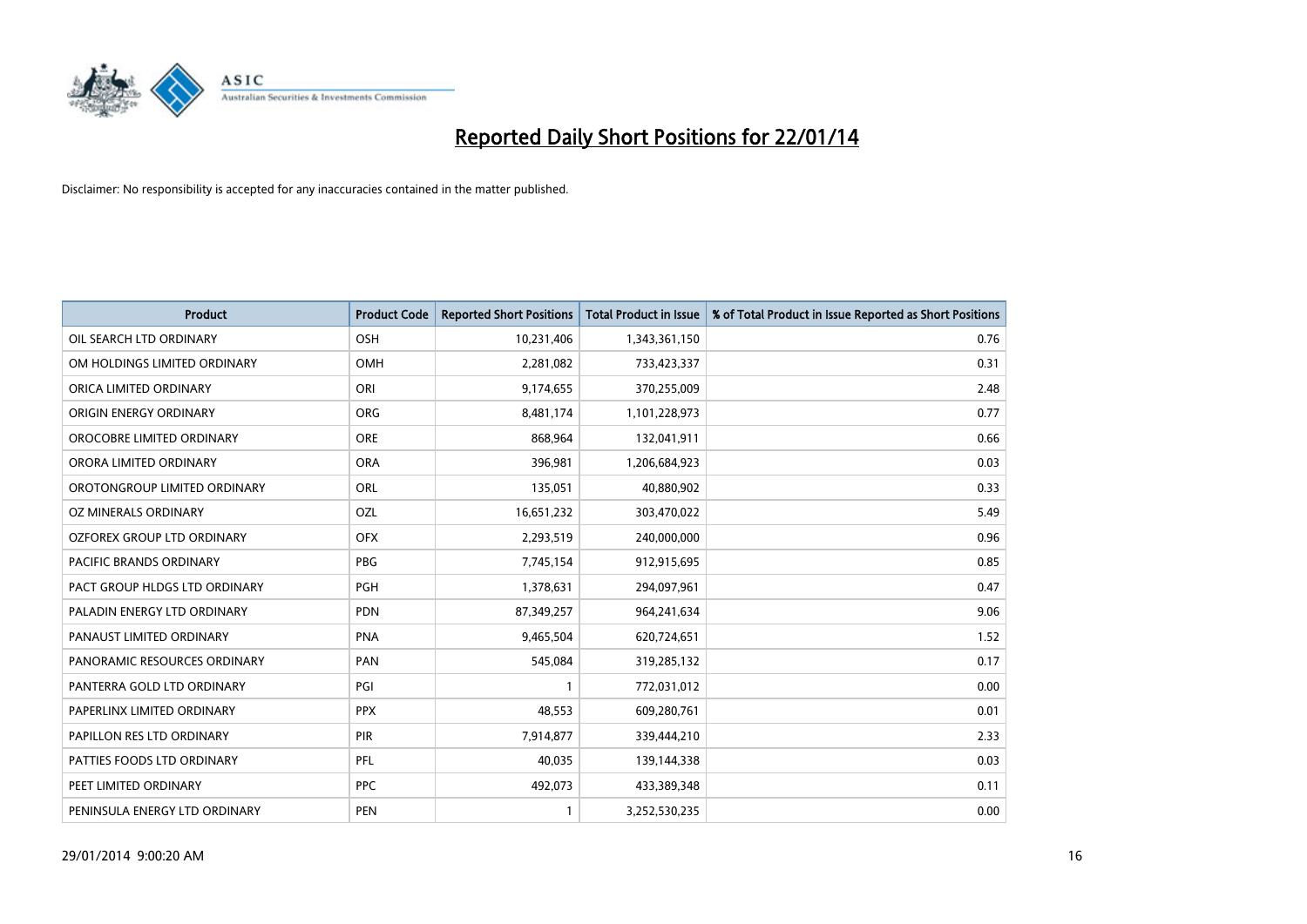

| <b>Product</b>                    | <b>Product Code</b> | <b>Reported Short Positions</b> | <b>Total Product in Issue</b> | % of Total Product in Issue Reported as Short Positions |
|-----------------------------------|---------------------|---------------------------------|-------------------------------|---------------------------------------------------------|
| PERPETUAL LIMITED ORDINARY        | PPT                 | 2,325,026                       | 46,529,270                    | 5.00                                                    |
| PERSEUS MINING LTD ORDINARY       | PRU                 | 5,530,319                       | 457,962,088                   | 1.21                                                    |
| PHARMAXIS LTD ORDINARY            | <b>PXS</b>          | 745,788                         | 309,046,349                   | 0.24                                                    |
| PHOSPHAGENICS LTD. ORDINARY       | POH                 | 50,000                          | 1,020,465,957                 | 0.00                                                    |
| PLATINUM ASSET ORDINARY           | <b>PTM</b>          | 214,932                         | 578,685,695                   | 0.04                                                    |
| PLATINUM AUSTRALIA ORDINARY       | <b>PLA</b>          | 836,027                         | 504,968,043                   | 0.17                                                    |
| PMI GOLD CORP CDI 1:1             | <b>PVM</b>          | 232,274                         | 162,796,704                   | 0.14                                                    |
| PMP LIMITED ORDINARY              | <b>PMP</b>          | 1,595,073                       | 323,781,124                   | 0.49                                                    |
| PRANA BIOTECHNOLOGY ORDINARY      | <b>PBT</b>          | 313,792                         | 418,181,096                   | 0.08                                                    |
| PREMIER INVESTMENTS ORDINARY      | <b>PMV</b>          | 249,315                         | 155,314,874                   | 0.16                                                    |
| PRIMA BIOMED LTD ORDINARY         | <b>PRR</b>          | 1,115,118                       | 1,228,709,341                 | 0.09                                                    |
| PRIMARY HEALTH CARE ORDINARY      | <b>PRY</b>          | 19,191,790                      | 504,956,647                   | 3.80                                                    |
| PRIME MEDIA GRP LTD ORDINARY      | PRT                 | 1,413,621                       | 366,330,303                   | 0.39                                                    |
| PROGRAMMED ORDINARY               | <b>PRG</b>          | 204,841                         | 118,229,190                   | 0.17                                                    |
| <b>QANTAS AIRWAYS ORDINARY</b>    | QAN                 | 61,807,489                      | 2,196,330,250                 | 2.81                                                    |
| OBE INSURANCE GROUP ORDINARY      | QBE                 | 13,567,099                      | 1,248,704,599                 | 1.09                                                    |
| ORXPHARMA LTD ORDINARY            | QRX                 | 66,492                          | 164,095,969                   | 0.04                                                    |
| <b>OUBE HOLDINGS LTD ORDINARY</b> | <b>QUB</b>          | 12,431,439                      | 931,433,499                   | 1.33                                                    |
| RAMELIUS RESOURCES ORDINARY       | <b>RMS</b>          | 169,047                         | 365,380,380                   | 0.05                                                    |
| RAMSAY HEALTH CARE ORDINARY       | <b>RHC</b>          | 2,554,532                       | 202,081,252                   | 1.26                                                    |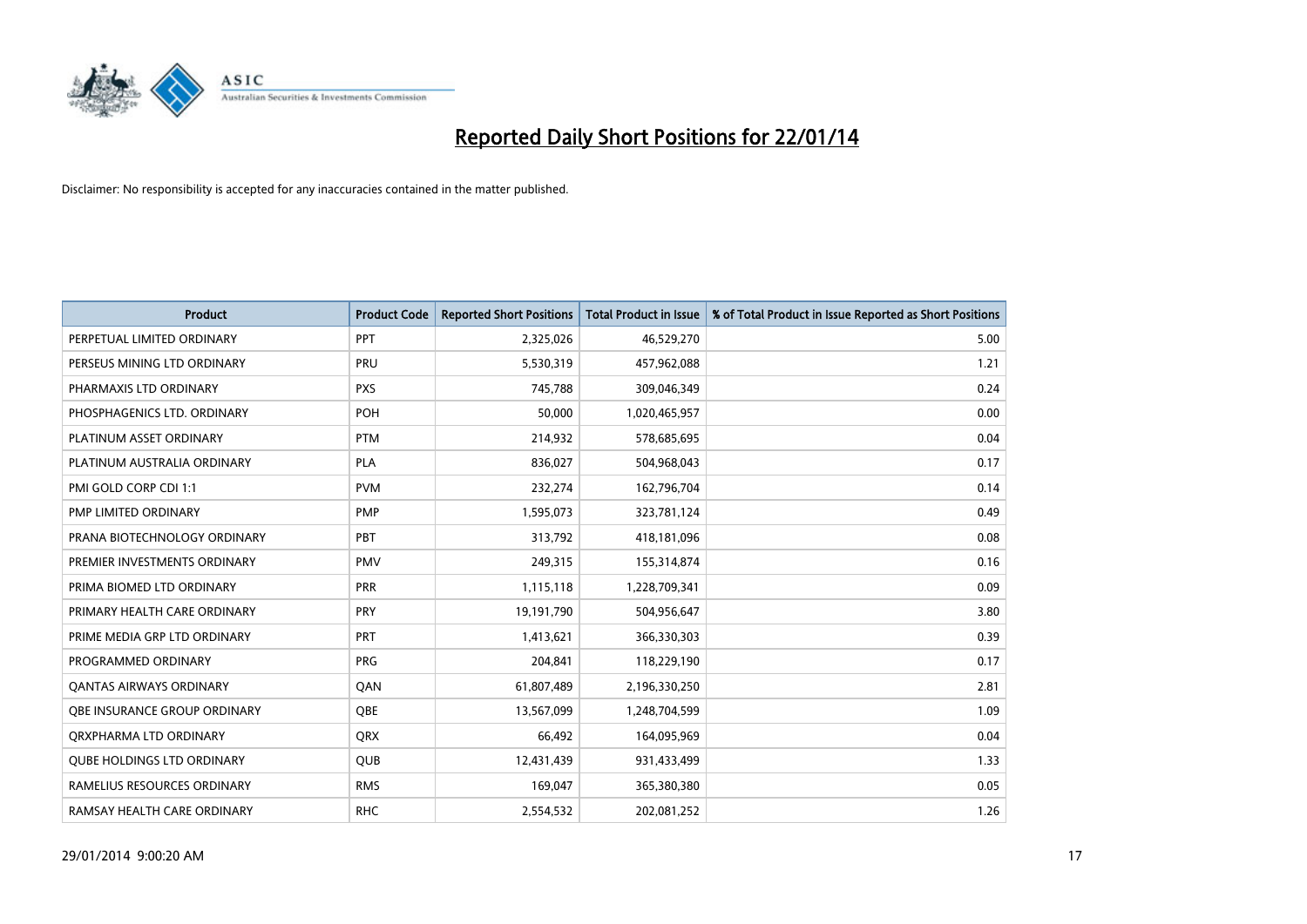

| Product                             | <b>Product Code</b> | <b>Reported Short Positions</b> | <b>Total Product in Issue</b> | % of Total Product in Issue Reported as Short Positions |
|-------------------------------------|---------------------|---------------------------------|-------------------------------|---------------------------------------------------------|
| <b>RCG CORPORATION LTD ORDINARY</b> | <b>RCG</b>          | 596                             | 262,308,625                   | 0.00                                                    |
| <b>RCR TOMLINSON ORDINARY</b>       | <b>RCR</b>          | 217,038                         | 136,696,590                   | 0.16                                                    |
| <b>REA GROUP ORDINARY</b>           | <b>REA</b>          | 916,320                         | 131,714,699                   | 0.70                                                    |
| RECALL HOLDINGS LTD ORDINARY        | <b>REC</b>          | 616,524                         | 312,311,413                   | 0.20                                                    |
| <b>RECKON LIMITED ORDINARY</b>      | <b>RKN</b>          | 81,263                          | 126,913,066                   | 0.06                                                    |
| RED 5 LIMITED ORDINARY              | <b>RED</b>          | 162,100                         | 759,451,008                   | 0.02                                                    |
| <b>RED FORK ENERGY ORDINARY</b>     | <b>RFE</b>          | 4,182,943                       | 501,051,719                   | 0.83                                                    |
| REDBANK ENERGY LTD ORDINARY         | AEJ                 | 13                              | 786,287                       | 0.00                                                    |
| REECE AUSTRALIA LTD. ORDINARY       | <b>REH</b>          | 378                             | 99,600,000                    | 0.00                                                    |
| REED RESOURCES LTD ORDINARY         | <b>RDR</b>          | 250,000                         | 523,453,895                   | 0.05                                                    |
| REGIS RESOURCES ORDINARY            | <b>RRL</b>          | 10,931,586                      | 498,016,225                   | 2.20                                                    |
| RESMED INC CDI 10:1                 | <b>RMD</b>          | 33,096,922                      | 1,420,542,770                 | 2.33                                                    |
| <b>RESOLUTE MINING ORDINARY</b>     | <b>RSG</b>          | 6,660,855                       | 641,189,223                   | 1.04                                                    |
| RESOURCE EQUIP LTD ORDINARY         | <b>RQL</b>          | 55,000                          | 249,065,471                   | 0.02                                                    |
| <b>RESOURCE GENERATION ORDINARY</b> | <b>RES</b>          | 224,300                         | 581,380,338                   | 0.04                                                    |
| RETAIL FOOD GROUP ORDINARY          | <b>RFG</b>          | 3,251,500                       | 144,049,390                   | 2.26                                                    |
| REX MINERALS LIMITED ORDINARY       | <b>RXM</b>          | 1,720,141                       | 188,907,284                   | 0.91                                                    |
| <b>RIDLEY CORPORATION ORDINARY</b>  | <b>RIC</b>          | 115,151                         | 307,817,071                   | 0.04                                                    |
| RIO TINTO LIMITED ORDINARY          | <b>RIO</b>          | 3,777,547                       | 435,758,720                   | 0.87                                                    |
| ROBUST RESOURCES ORDINARY           | <b>ROL</b>          | 4,000                           | 102,830,646                   | 0.00                                                    |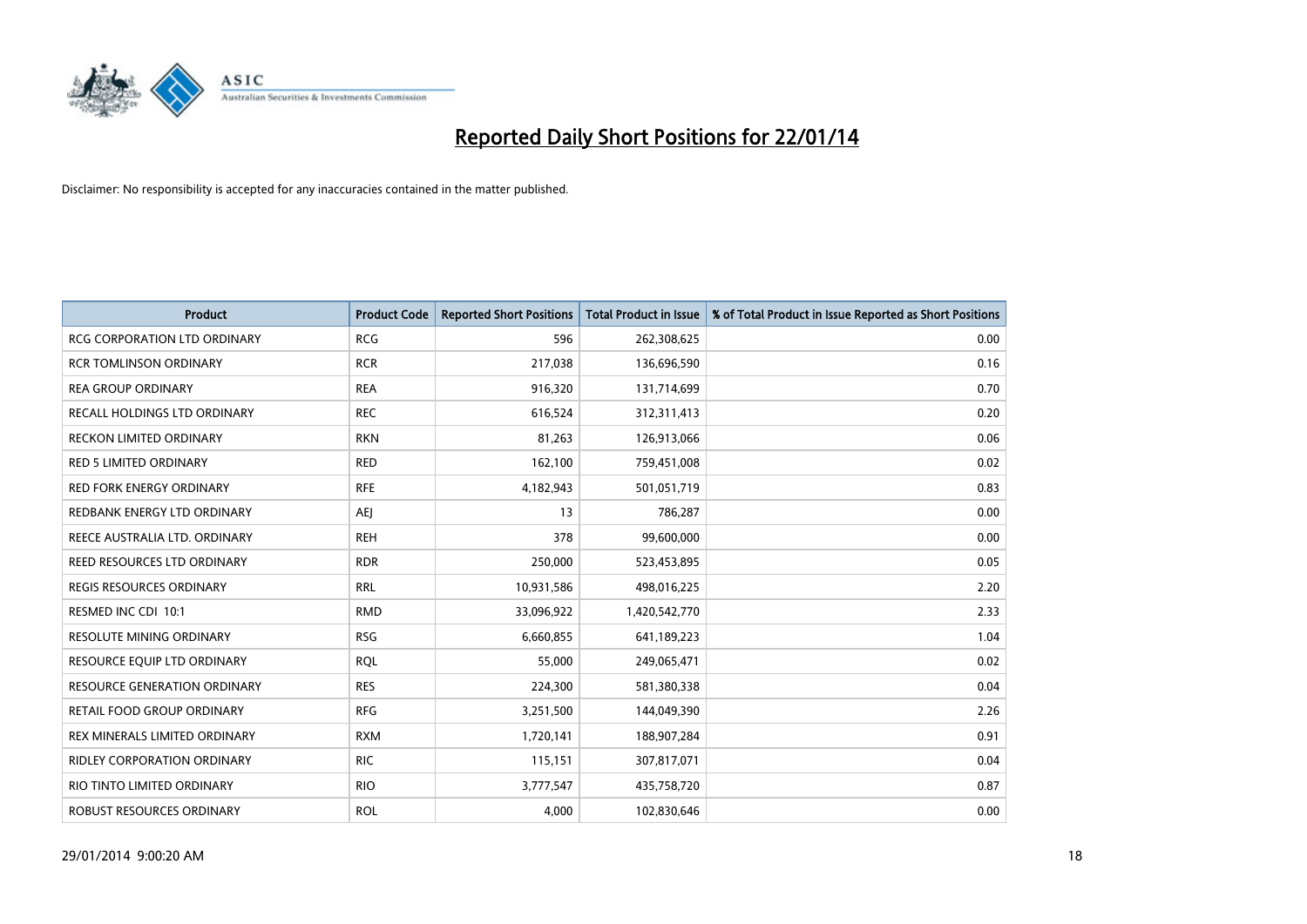

| <b>Product</b>                        | <b>Product Code</b> | <b>Reported Short Positions</b> | <b>Total Product in Issue</b> | % of Total Product in Issue Reported as Short Positions |
|---------------------------------------|---------------------|---------------------------------|-------------------------------|---------------------------------------------------------|
| ROC OIL COMPANY ORDINARY              | <b>ROC</b>          | 931,303                         | 686,461,740                   | 0.14                                                    |
| <b>RURALCO HOLDINGS ORDINARY</b>      | <b>RHL</b>          | 1,350                           | 62,711,592                    | 0.00                                                    |
| SAI GLOBAL LIMITED ORDINARY           | SAI                 | 6,807,429                       | 210,751,657                   | 3.23                                                    |
| SALMAT LIMITED ORDINARY               | <b>SLM</b>          | 998                             | 159,812,799                   | 0.00                                                    |
| SAMSON OIL & GAS LTD ORDINARY         | SSN                 | 1,684,000                       | 2,547,627,193                 | 0.07                                                    |
| SANDFIRE RESOURCES ORDINARY           | <b>SFR</b>          | 1,322,115                       | 155,640,968                   | 0.85                                                    |
| SANTOS LTD ORDINARY                   | <b>STO</b>          | 4,453,273                       | 970,222,619                   | 0.46                                                    |
| SARACEN MINERAL ORDINARY              | SAR                 | 1,598,738                       | 595,263,186                   | 0.27                                                    |
| SCA PROPERTY GROUP STAPLED SECURITIES | <b>SCP</b>          | 37,111,374                      | 648,628,320                   | 5.72                                                    |
| SEDGMAN LIMITED ORDINARY              | <b>SDM</b>          | 99,648                          | 223,224,636                   | 0.04                                                    |
| SEEK LIMITED ORDINARY                 | <b>SEK</b>          | 10,624,744                      | 339,167,526                   | 3.13                                                    |
| SELECT HARVESTS ORDINARY              | SHV                 | 58,321                          | 57,815,720                    | 0.10                                                    |
| SENEX ENERGY LIMITED ORDINARY         | <b>SXY</b>          | 7,795,897                       | 1,145,008,917                 | 0.68                                                    |
| SERVCORP LIMITED ORDINARY             | SRV                 | 2,314                           | 98,432,275                    | 0.00                                                    |
| SERVICE STREAM ORDINARY               | <b>SSM</b>          | 100                             | 284,443,570                   | 0.00                                                    |
| SEVEN GROUP HOLDINGS ORDINARY         | <b>SVW</b>          | 3,920,630                       | 308,160,281                   | 1.27                                                    |
| SEVEN WEST MEDIA LTD ORDINARY         | SWM                 | 7,239,345                       | 999,160,872                   | 0.72                                                    |
| SIGMA PHARMACEUTICAL ORDINARY         | <b>SIP</b>          | 5,761,753                       | 1,125,275,419                 | 0.51                                                    |
| SILEX SYSTEMS ORDINARY                | <b>SLX</b>          | 2,819,379                       | 170,297,752                   | 1.66                                                    |
| SILVER CHEF LIMITED ORDINARY          | SIV                 | 29,234                          | 29,333,629                    | 0.10                                                    |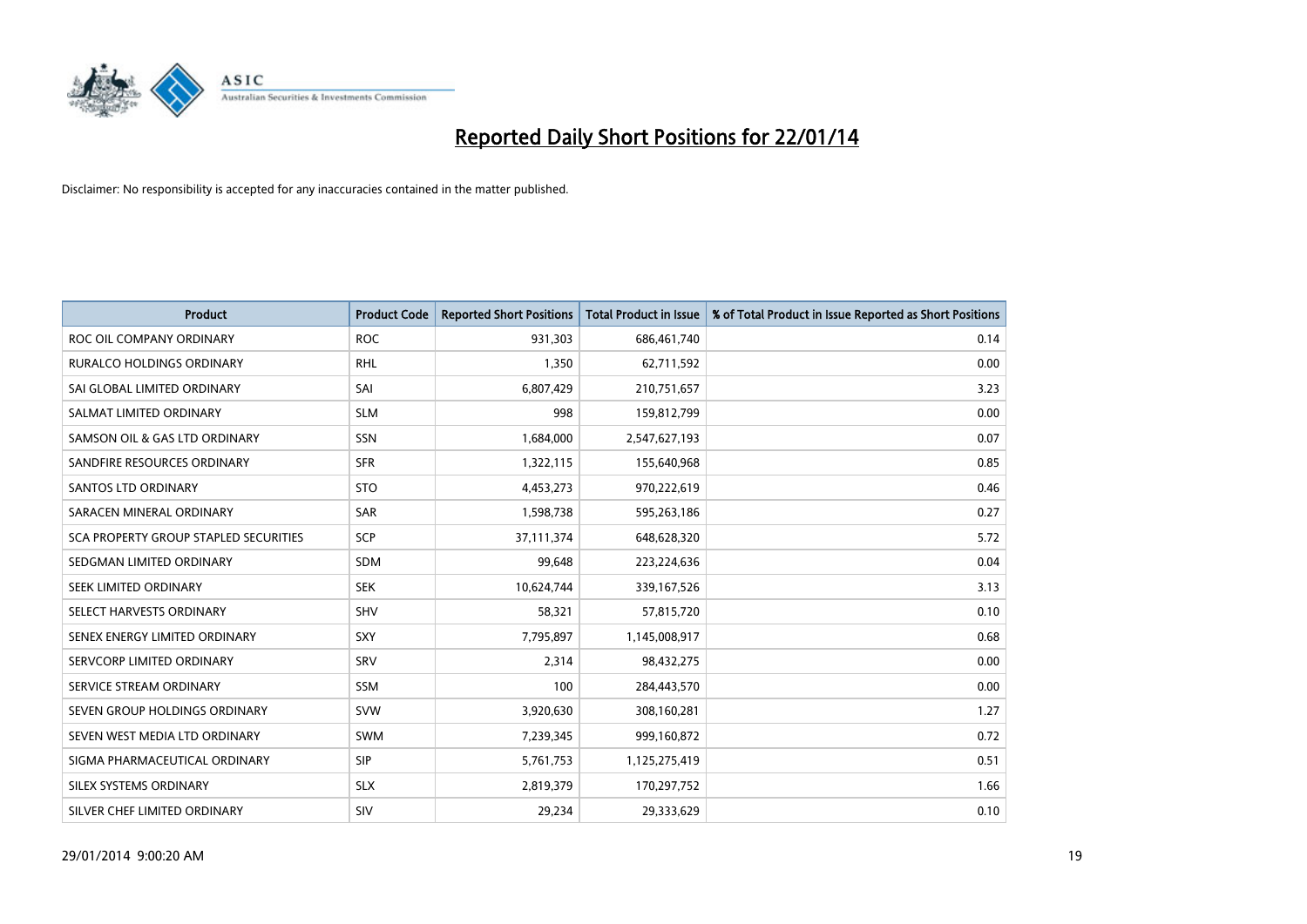

| <b>Product</b>                           | <b>Product Code</b> | <b>Reported Short Positions</b> | <b>Total Product in Issue</b> | % of Total Product in Issue Reported as Short Positions |
|------------------------------------------|---------------------|---------------------------------|-------------------------------|---------------------------------------------------------|
| SILVER LAKE RESOURCE ORDINARY            | <b>SLR</b>          | 18,941,783                      | 437,594,758                   | 4.33                                                    |
| SIMS METAL MGMT LTD ORDINARY             | <b>SGM</b>          | 11,188,832                      | 204,434,248                   | 5.47                                                    |
| SINGAPORE TELECOMM. CHESS DEPOSITARY INT | <b>SGT</b>          | 4,109,919                       | 148,226,740                   | 2.77                                                    |
| SIRIUS RESOURCES NL ORDINARY             | <b>SIR</b>          | 10,193,982                      | 261,930,167                   | 3.89                                                    |
| SIRTEX MEDICAL ORDINARY                  | <b>SRX</b>          | 266,055                         | 56,108,439                    | 0.47                                                    |
| SKILLED GROUP LTD ORDINARY               | <b>SKE</b>          | 3,164,534                       | 233,871,364                   | 1.35                                                    |
| <b>SKY NETWORK ORDINARY</b>              | <b>SKT</b>          | 166.554                         | 389,139,785                   | 0.04                                                    |
| SKYCITY ENT GRP LTD ORDINARY             | <b>SKC</b>          | 444.987                         | 580,016,676                   | 0.08                                                    |
| <b>SLATER &amp; GORDON ORDINARY</b>      | SGH                 | 611,924                         | 202,481,656                   | 0.30                                                    |
| SMS MANAGEMENT, ORDINARY                 | <b>SMX</b>          | 3,961,932                       | 70,099,763                    | 5.65                                                    |
| SONIC HEALTHCARE ORDINARY                | SHL                 | 4,375,513                       | 400,733,556                   | 1.09                                                    |
| SOUL PATTINSON (W.H) ORDINARY            | SOL                 | 62,778                          | 239,395,320                   | 0.03                                                    |
| SOUTH BOULDER MINES ORDINARY             | <b>STB</b>          | 1                               | 128,327,826                   | 0.00                                                    |
| SP AUSNET STAPLED SECURITIES             | <b>SPN</b>          | 65,628,829                      | 3,386,607,080                 | 1.94                                                    |
| SPARK INFRASTRUCTURE STAPLED NOTE & UNIT | SKI                 | 53,040,748                      | 1,326,734,264                 | 4.00                                                    |
| SPDR 200 FUND ETF UNITS                  | <b>STW</b>          | 24,667                          | 44,878,688                    | 0.05                                                    |
| SPDR 200 RESOURCES ETF UNITS             | <b>OZR</b>          | 65,000                          | 1,601,132                     | 4.06                                                    |
| SPDR SMALL ORDS ETF UNITS                | SSO                 | 197,000                         | 800,855                       | 24.60                                                   |
| SPECIALTY FASHION ORDINARY               | <b>SFH</b>          | 49.992                          | 192,236,121                   | 0.03                                                    |
| ST BARBARA LIMITED ORDINARY              | <b>SBM</b>          | 13,549,449                      | 488,074,077                   | 2.78                                                    |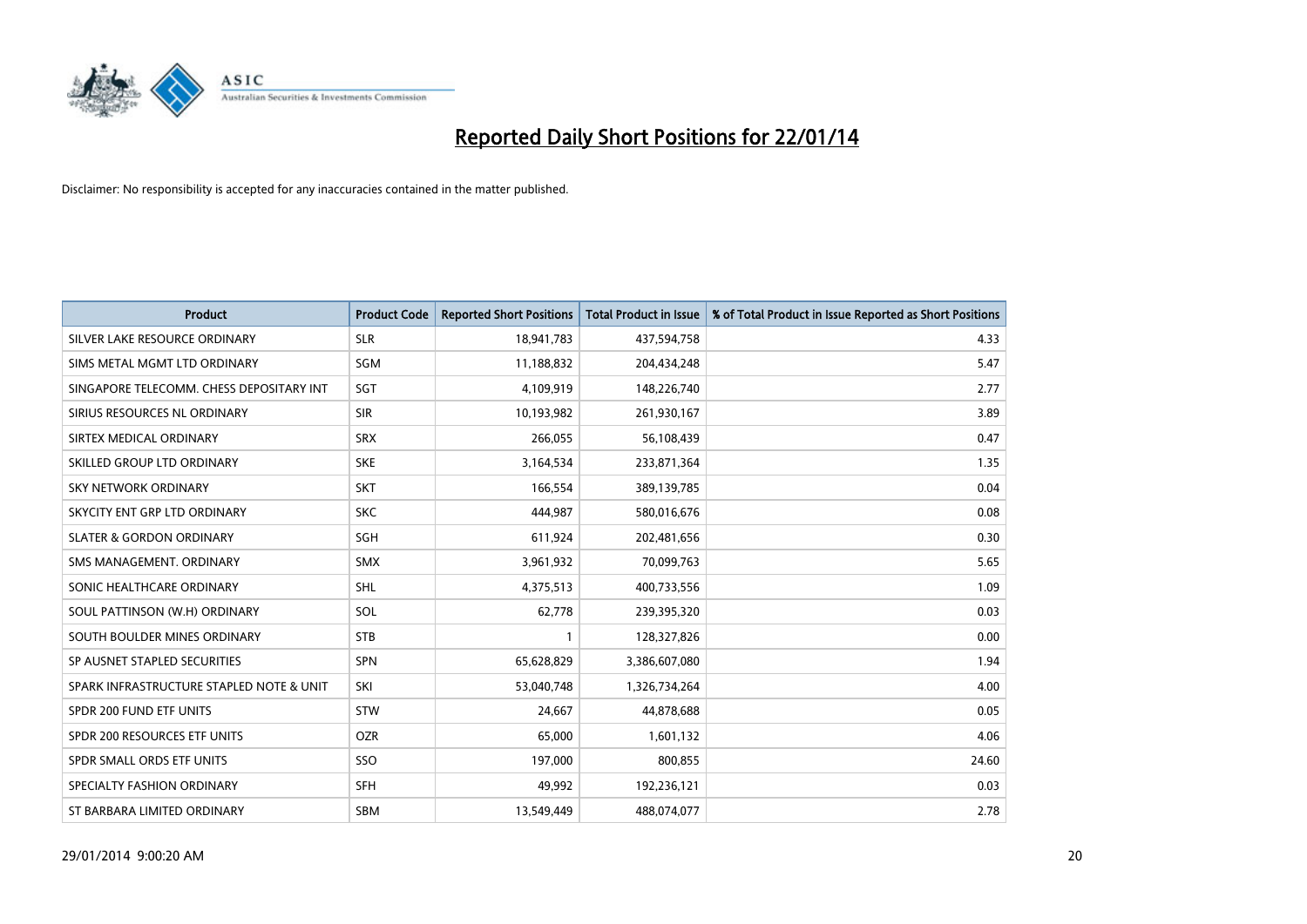

| <b>Product</b>                   | <b>Product Code</b> | <b>Reported Short Positions</b> | <b>Total Product in Issue</b> | % of Total Product in Issue Reported as Short Positions |
|----------------------------------|---------------------|---------------------------------|-------------------------------|---------------------------------------------------------|
| STARPHARMA HOLDINGS ORDINARY     | SPL                 | 14,411,946                      | 284,574,948                   | 5.06                                                    |
| STEADFAST GROUP LTD ORDINARY     | <b>SDF</b>          | 1,713,131                       | 500,971,408                   | 0.34                                                    |
| STHN CROSS MEDIA ORDINARY        | <b>SXL</b>          | 1,633,299                       | 705,099,800                   | 0.23                                                    |
| STOCKLAND UNITS/ORD STAPLED      | SGP                 | 17,739,640                      | 2,305,750,747                 | 0.77                                                    |
| STRAITS RES LTD. ORDINARY        | SRO                 | 56,522                          | 1,217,730,293                 | 0.00                                                    |
| STRIKE ENERGY LTD ORDINARY       | <b>STX</b>          | 5,000                           | 706,519,664                   | 0.00                                                    |
| STW COMMUNICATIONS ORDINARY      | SGN                 | 613,496                         | 403,828,512                   | 0.15                                                    |
| SUNCORP GROUP LTD ORDINARY       | <b>SUN</b>          | 4,123,339                       | 1,286,600,980                 | 0.32                                                    |
| SUNDANCE ENERGY ORDINARY         | <b>SEA</b>          | 670,647                         | 463,173,668                   | 0.14                                                    |
| SUNDANCE RESOURCES ORDINARY      | <b>SDL</b>          | 37,244,983                      | 3,073,110,985                 | 1.21                                                    |
| SUNLAND GROUP LTD ORDINARY       | <b>SDG</b>          | 18,391                          | 181,710,087                   | 0.01                                                    |
| SUPER RET REP LTD ORDINARY       | SUL                 | 2,085,621                       | 196,731,620                   | 1.06                                                    |
| SYD AIRPORT STAPLED US PROHIBIT. | <b>SYD</b>          | 24,562,220                      | 2,194,322,759                 | 1.12                                                    |
| SYRAH RESOURCES ORDINARY         | <b>SYR</b>          | 2,908,547                       | 162,335,614                   | 1.79                                                    |
| TABCORP HOLDINGS LTD ORDINARY    | <b>TAH</b>          | 20,549,646                      | 754,274,706                   | 2.72                                                    |
| TANAMI GOLD NL ORDINARY          | <b>TAM</b>          | 5,001                           | 1,175,097,046                 | 0.00                                                    |
| TAP OIL LIMITED ORDINARY         | <b>TAP</b>          | 146,713                         | 242,237,221                   | 0.06                                                    |
| TASSAL GROUP LIMITED ORDINARY    | <b>TGR</b>          | 37,652                          | 146,507,029                   | 0.03                                                    |
| <b>TATTS GROUP LTD ORDINARY</b>  | <b>TTS</b>          | 9,901,385                       | 1,417,117,821                 | 0.70                                                    |
| <b>TECHNOLOGY ONE ORDINARY</b>   | <b>TNE</b>          | 5,055                           | 307,751,455                   | 0.00                                                    |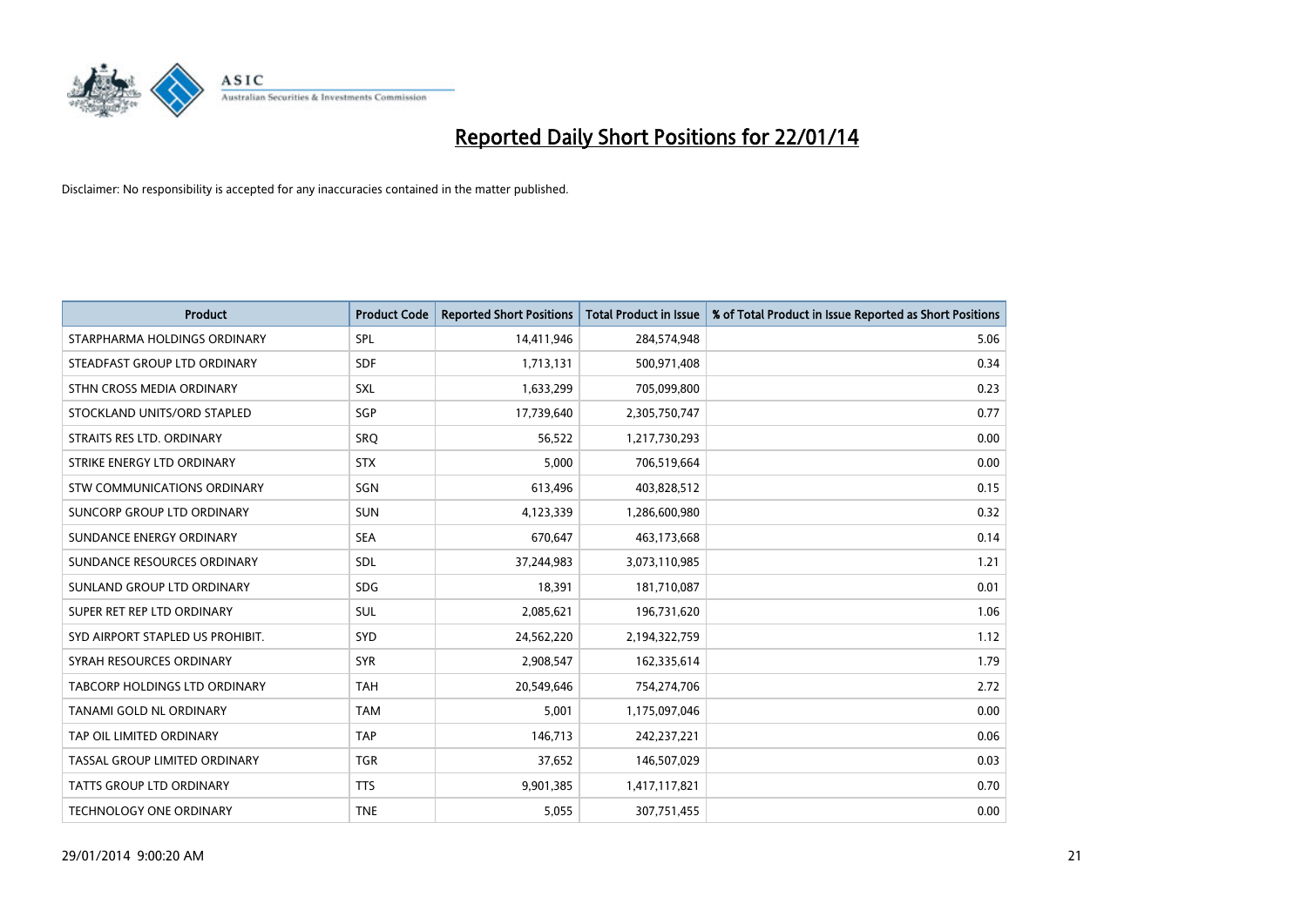

| <b>Product</b>                        | <b>Product Code</b> | <b>Reported Short Positions</b> | <b>Total Product in Issue</b> | % of Total Product in Issue Reported as Short Positions |
|---------------------------------------|---------------------|---------------------------------|-------------------------------|---------------------------------------------------------|
| TELECOM CORPORATION ORDINARY          | <b>TEL</b>          | 10,295,993                      | 1,824,150,788                 | 0.56                                                    |
| TELSTRA CORPORATION. ORDINARY         | <b>TLS</b>          | 28,475,859                      | 12,443,074,357                | 0.23                                                    |
| TEN NETWORK HOLDINGS ORDINARY         | <b>TEN</b>          | 148,393,591                     | 2,586,970,845                 | 5.74                                                    |
| TERANGA GOLD CORP CDI 1:1             | <b>TGZ</b>          | 86,730                          | 114,338,103                   | 0.08                                                    |
| TFS CORPORATION LTD ORDINARY          | <b>TFC</b>          | 121,251                         | 282,157,408                   | 0.04                                                    |
| THE REJECT SHOP ORDINARY              | <b>TRS</b>          | 1,780,553                       | 28,826,248                    | 6.18                                                    |
| THORN GROUP LIMITED ORDINARY          | <b>TGA</b>          | 1,966                           | 148,897,155                   | 0.00                                                    |
| TIGER RESOURCES ORDINARY              | <b>TGS</b>          | 1,151,148                       | 802,710,269                   | 0.14                                                    |
| TITAN ENERGY SERVICE ORDINARY         | <b>TTN</b>          | 1,970                           | 48,866,894                    | 0.00                                                    |
| TOLL HOLDINGS LTD ORDINARY            | <b>TOL</b>          | 30,881,431                      | 717,133,875                   | 4.31                                                    |
| TOX FREE SOLUTIONS ORDINARY           | <b>TOX</b>          | 1,979,298                       | 133,242,359                   | 1.49                                                    |
| TPG TELECOM LIMITED ORDINARY          | <b>TPM</b>          | 1,675,504                       | 793,808,141                   | 0.21                                                    |
| <b>TRADE ME GROUP ORDINARY</b>        | <b>TME</b>          | 716,945                         | 396,548,005                   | 0.18                                                    |
| <b>TRANSFIELD SERVICES ORDINARY</b>   | <b>TSE</b>          | 33,509,363                      | 512,457,716                   | 6.54                                                    |
| TRANSPACIFIC INDUST, ORDINARY         | <b>TPI</b>          | 23,109,674                      | 1,578,563,490                 | 1.46                                                    |
| TRANSURBAN GROUP TRIPLE STAPLED SEC.  | <b>TCL</b>          | 2,190,828                       | 1,486,013,648                 | 0.15                                                    |
| <b>TREASURY GROUP ORDINARY</b>        | <b>TRG</b>          | 26,870                          | 23,070,755                    | 0.12                                                    |
| TREASURY WINE ESTATE ORDINARY         | <b>TWE</b>          | 32,557,071                      | 647,227,144                   | 5.03                                                    |
| TROY RESOURCES LTD ORDINARY           | <b>TRY</b>          | 618,669                         | 168,486,562                   | 0.37                                                    |
| TWENTY-FIRST FOX INC A NON-VOTING CDI | <b>FOXLV</b>        | 276,493                         | 21,516,184                    | 1.29                                                    |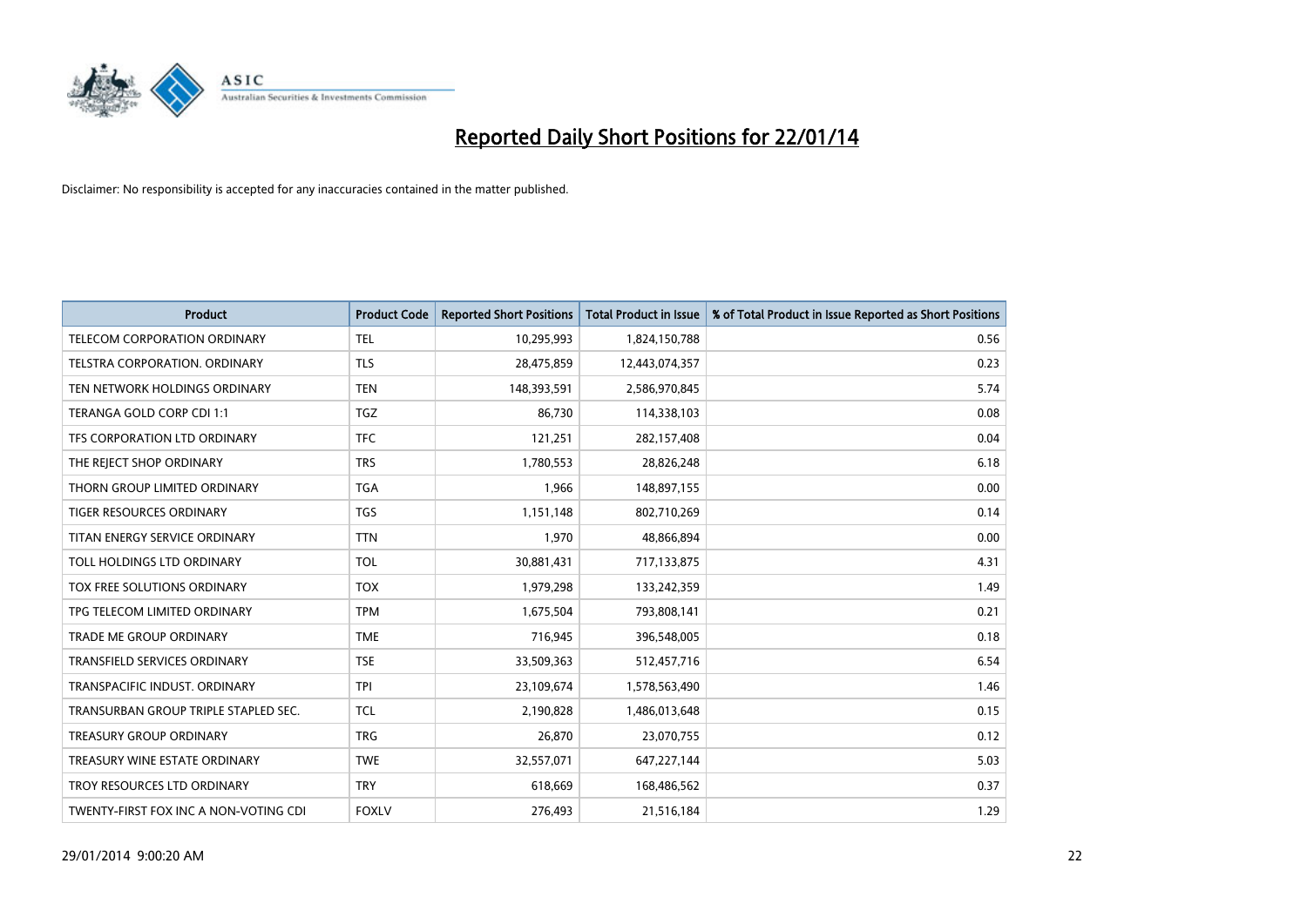

| <b>Product</b>                       | <b>Product Code</b> | <b>Reported Short Positions</b> | <b>Total Product in Issue</b> | % of Total Product in Issue Reported as Short Positions |
|--------------------------------------|---------------------|---------------------------------|-------------------------------|---------------------------------------------------------|
| TWENTY-FIRST FOX INC B VOTING CDI    | <b>FOX</b>          | 1,504,553                       | 207,133,020                   | 0.73                                                    |
| UGL LIMITED ORDINARY                 | UGL                 | 21,511,381                      | 166,511,240                   | 12.92                                                   |
| UNILIFE CORPORATION CDI 6:1          | <b>UNS</b>          | 21,569                          | 266,388,654                   | 0.01                                                    |
| UXC LIMITED ORDINARY                 | <b>UXC</b>          | 1,049,262                       | 320,551,687                   | 0.33                                                    |
| <b>VEDA GROUP LTD ORDINARY</b>       | <b>VED</b>          | 1,197,350                       | 842,055,406                   | 0.14                                                    |
| <b>VILLAGE ROADSHOW LTD ORDINARY</b> | <b>VRL</b>          | 488,811                         | 159,493,510                   | 0.31                                                    |
| <b>VIRGIN AUS HLDG LTD ORDINARY</b>  | <b>VAH</b>          | 113,896,433                     | 3,514,807,839                 | 3.24                                                    |
| <b>VIRTUS HEALTH LTD ORDINARY</b>    | <b>VRT</b>          | 1,427,442                       | 79,536,601                    | 1.79                                                    |
| VISION EYE INSTITUTE ORDINARY        | <b>VEI</b>          | 1,882,470                       | 160,759,740                   | 1.17                                                    |
| <b>VOCATION LTD ORDINARY</b>         | <b>VET</b>          | 8,704,822                       | 200,000,000                   | 4.35                                                    |
| <b>VOCUS COMMS LTD ORDINARY</b>      | <b>VOC</b>          | 136,999                         | 80,779,125                    | 0.17                                                    |
| WARRNAMBOOL CHEESE ORDINARY          | <b>WCB</b>          | 39,999                          | 55,969,511                    | 0.07                                                    |
| <b>WATPAC LIMITED ORDINARY</b>       | <b>WTP</b>          | 2,843                           | 184,332,526                   | 0.00                                                    |
| <b>WEBJET LIMITED ORDINARY</b>       | <b>WEB</b>          | 2,882,634                       | 79,397,959                    | 3.63                                                    |
| <b>WELLCOM GROUP LTD ORDINARY</b>    | WLL                 | 74                              | 39,052,001                    | 0.00                                                    |
| <b>WESFARMERS LIMITED ORDINARY</b>   | <b>WES</b>          | 5,179,902                       | 1,143,274,951                 | 0.45                                                    |
| WESTERN AREAS LTD ORDINARY           | <b>WSA</b>          | 26,103,392                      | 196,862,806                   | 13.26                                                   |
| WESTERN DESERT RES. ORDINARY         | <b>WDR</b>          | 3,099,884                       | 499,665,257                   | 0.62                                                    |
| WESTFIELD GROUP ORD/UNIT STAPLED SEC | <b>WDC</b>          | 2,971,987                       | 2,113,501,814                 | 0.14                                                    |
| WESTFIELD RETAIL TST UNIT STAPLED    | <b>WRT</b>          | 18,281,617                      | 2,979,214,029                 | 0.61                                                    |